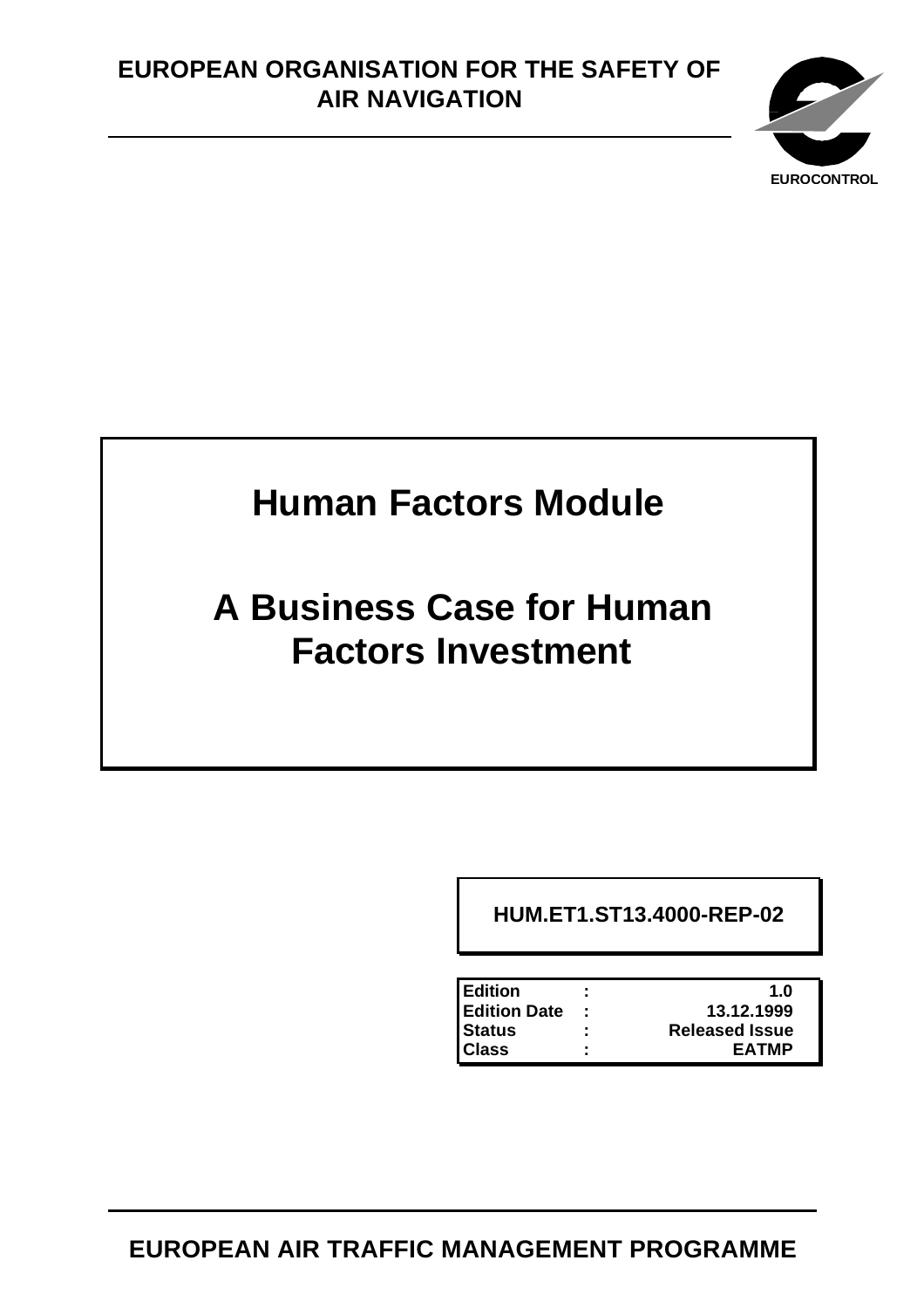# **DOCUMENT IDENTIFICATION SHEET**

| <b>DOCUMENT DESCRIPTION</b>                                                                                                                                                                                                                                                                                                                                                                                                                                                                                                                                                                                                                                                                                |                                                                |                       |                                    |  |  |
|------------------------------------------------------------------------------------------------------------------------------------------------------------------------------------------------------------------------------------------------------------------------------------------------------------------------------------------------------------------------------------------------------------------------------------------------------------------------------------------------------------------------------------------------------------------------------------------------------------------------------------------------------------------------------------------------------------|----------------------------------------------------------------|-----------------------|------------------------------------|--|--|
|                                                                                                                                                                                                                                                                                                                                                                                                                                                                                                                                                                                                                                                                                                            |                                                                | <b>Document Title</b> |                                    |  |  |
| A Business Case for Human Factors Investment                                                                                                                                                                                                                                                                                                                                                                                                                                                                                                                                                                                                                                                               |                                                                |                       |                                    |  |  |
| EWP REFERENCE: HUM ET1 ST13.4000                                                                                                                                                                                                                                                                                                                                                                                                                                                                                                                                                                                                                                                                           |                                                                |                       |                                    |  |  |
|                                                                                                                                                                                                                                                                                                                                                                                                                                                                                                                                                                                                                                                                                                            | <b>PROGRAMME REFERENCE INDEX:</b>                              | <b>EDITION:</b>       | 1.0                                |  |  |
|                                                                                                                                                                                                                                                                                                                                                                                                                                                                                                                                                                                                                                                                                                            | HUM ET1 ST13 4000-REP-02<br><b>EDITION DATE:</b><br>13.12.1999 |                       |                                    |  |  |
|                                                                                                                                                                                                                                                                                                                                                                                                                                                                                                                                                                                                                                                                                                            |                                                                | <b>Abstract</b>       |                                    |  |  |
| This document is, within the Human Resources Domain (HUM), one of the human factors modules<br>dealing with human performance. This module suggests that human factors should be integrated<br>throughout the Air Traffic Management (ATM) system life-cycle in order to reduce cost and make<br>ATM systems safer and more effective.<br>The module will provide the reader with an awareness of the benefits from integrating human<br>factors into the ATM system life cycle and the cost associated herewith. The module will<br>accommodate an understanding of the effects of both taking specific human factors initiatives and<br>the way in which cost develops over the life-time of the system. |                                                                |                       |                                    |  |  |
| <b>Keywords</b>                                                                                                                                                                                                                                                                                                                                                                                                                                                                                                                                                                                                                                                                                            |                                                                |                       |                                    |  |  |
| Human Factors Plan<br>Cost Benefit Analysis<br><b>Quality Management</b><br>Human Factors Integration<br><b>Cost Effectiveness Analysis</b><br>System Life-Cycle<br><b>Risk Management</b><br><b>Stakeholders</b><br><b>Human Factors</b><br><b>Human Factors Investment</b><br>Change Management<br>Life-Cycle Cost<br><b>Business Case</b><br><b>Project Management</b><br><b>Usability Engineering</b>                                                                                                                                                                                                                                                                                                  |                                                                |                       |                                    |  |  |
| <b>CONTACT PERSON:</b>                                                                                                                                                                                                                                                                                                                                                                                                                                                                                                                                                                                                                                                                                     | J. KJÆR-HANSEN                                                 | <b>TEL: 4773</b>      | <b>DIVISION:</b><br><b>DIS/HUM</b> |  |  |
| <b>AUTHOR:</b>                                                                                                                                                                                                                                                                                                                                                                                                                                                                                                                                                                                                                                                                                             | Johan KJÆR-HANSEN                                              |                       |                                    |  |  |

| <b>DOCUMENT STATUS AND TYPE</b>                           |   |                        |   |                       |   |
|-----------------------------------------------------------|---|------------------------|---|-----------------------|---|
| <b>CLASSIFICATION</b><br><b>STATUS</b><br><b>CATEGORY</b> |   |                        |   |                       |   |
| <b>Working Draft</b>                                      |   | <b>Executive Task</b>  |   | <b>General Public</b> |   |
| <b>Draft</b>                                              |   | <b>Specialist Task</b> |   | <b>EATMP</b>          | ☑ |
| Proposed Issue                                            |   | Lower Layer Task       | ☑ | Restricted            |   |
| <b>Released Issue</b>                                     | ⊽ |                        |   |                       |   |

| <b>ELECTRONIC BACKUP</b>                                                              |                       |                            |  |
|---------------------------------------------------------------------------------------|-----------------------|----------------------------|--|
| <b>INTERNAL REFERENCE NAME:</b><br>g:\Own_use\Delvrabl\Released\Hf_modul\Business.doc |                       |                            |  |
| <b>HOST SYSTEM</b>                                                                    | <b>MEDIA</b>          | <b>SOFTWARE</b>            |  |
| Microsoft Windows                                                                     | Type:                 | MicroSoft Office 97 (MS97) |  |
|                                                                                       | Media Identification: | Visio 4.0                  |  |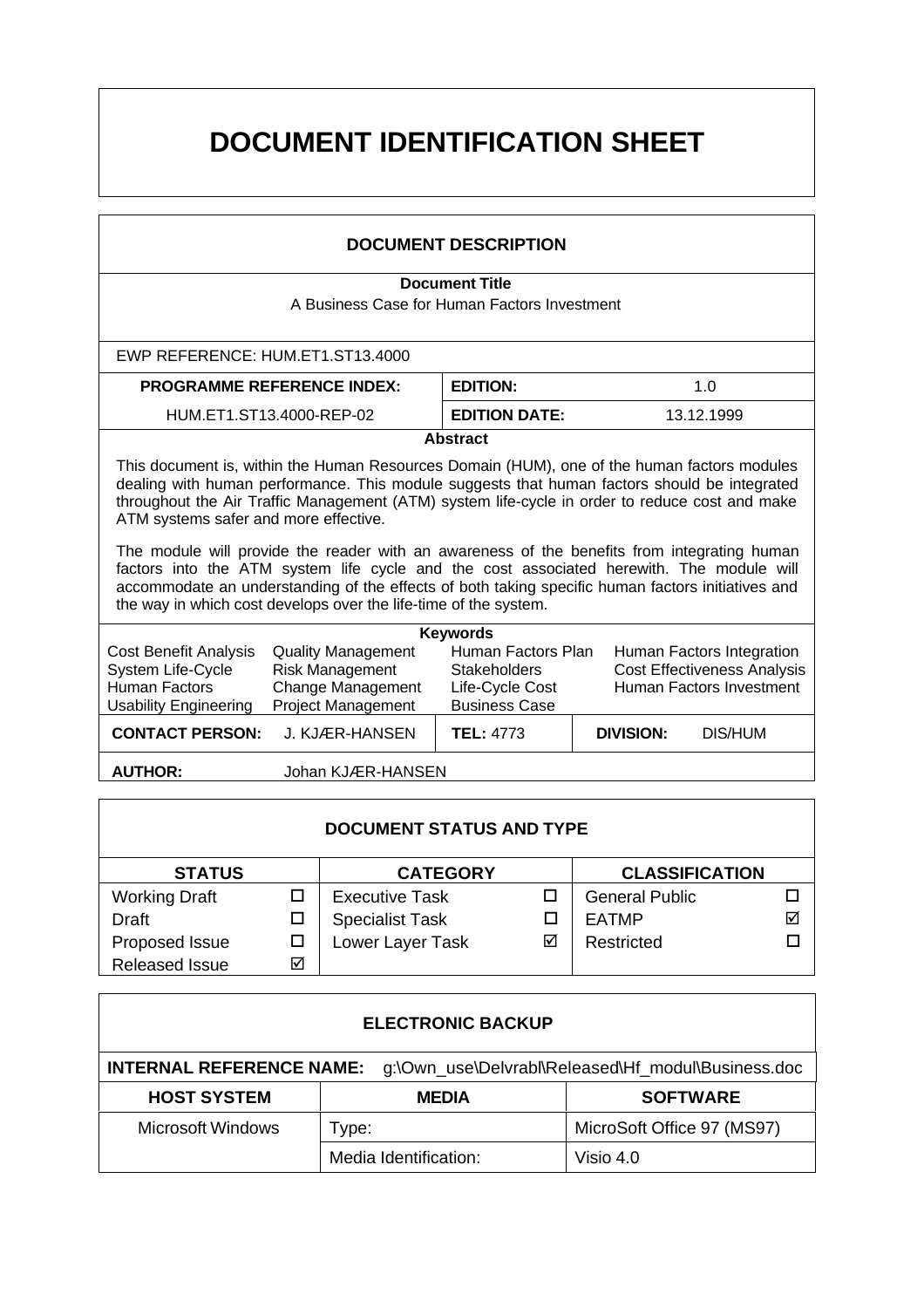# **DOCUMENT APPROVAL**

The following table identifies all management authorities who have successively approved the present issue of this document.

| <b>AUTHORITY</b>                                                                              | <b>NAME AND SIGNATURE</b> | <b>DATE</b> |
|-----------------------------------------------------------------------------------------------|---------------------------|-------------|
| Human Factors Expert<br><b>ATM Human Resources Unit</b><br>(DIS/HUM)                          | J. KJÆR-HANSEN            | 09.12.1999  |
| Manager<br>Human Factors Sub-Programme<br><b>ATM Human Resources Unit</b><br>(DIS/HUM)        | M. WOLDRING               | 09.12.1999  |
| Manager<br>Human Resources Programme<br>(HRS)<br><b>ATM Human Resources Unit</b><br>(DIS/HUM) | M. BARBARINO              | 09.12.1999  |
| Chairman<br><b>Human Resources Team</b><br>(HRT)                                              | A. SKONIEZKI              | 09.12.1999  |
| <b>Senior Director EATMP</b><br>(SDE)                                                         | W. PHILIPP                | 13.12.1999  |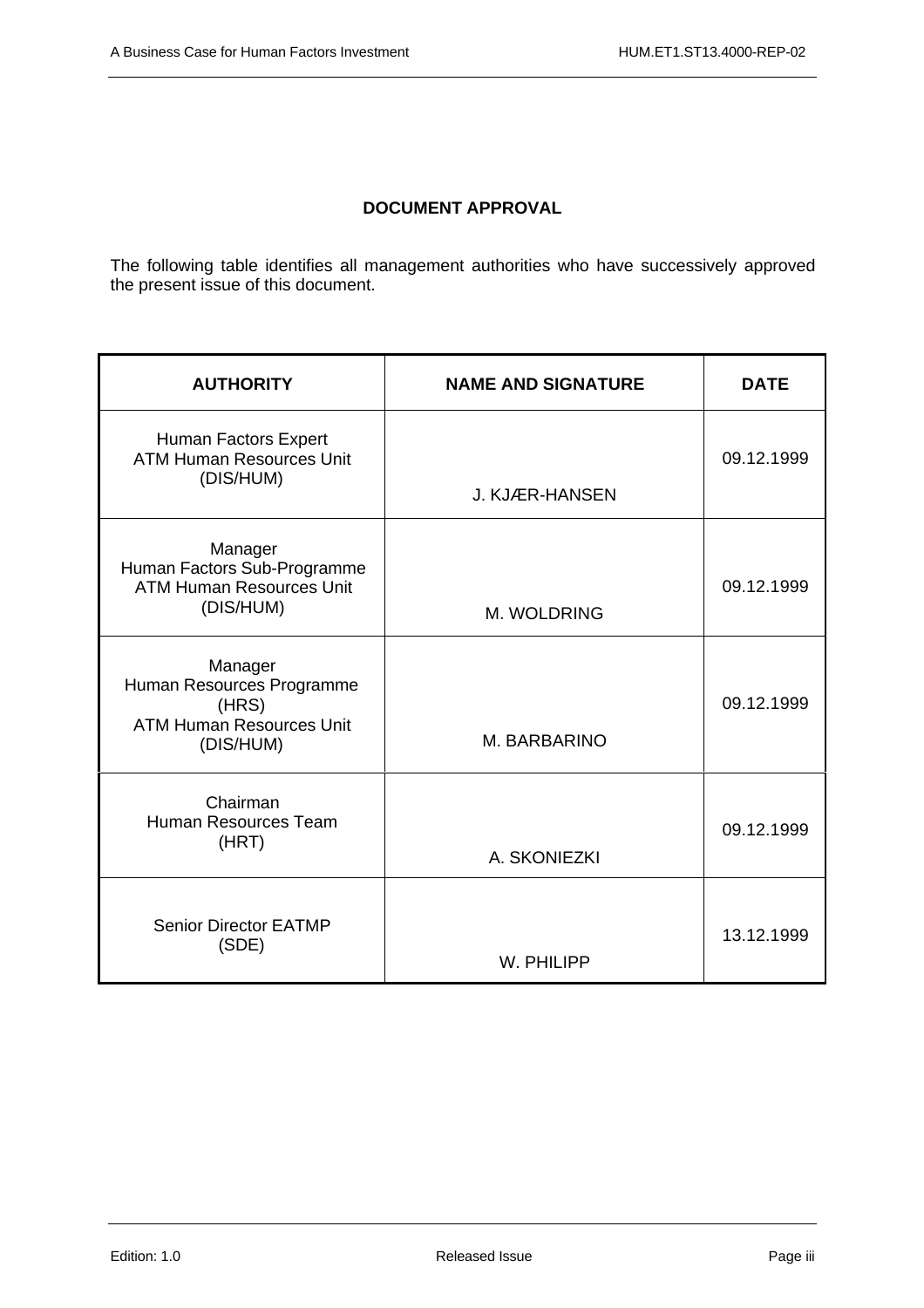# **DOCUMENT CHANGE RECORD**

The following table records the complete history of the successive editions of the present document.

| <b>EDITION</b> | <b>DATE</b> | <b>REASON FOR CHANGE</b>                 | <b>SECTIONS</b><br><b>PAGES</b><br><b>AFFECTED</b> |
|----------------|-------------|------------------------------------------|----------------------------------------------------|
| 0.1            | 15.11.1998  | <b>Working Draft</b>                     | All                                                |
| 0.2            | 15.01.1999  | Draft                                    | All                                                |
| 0.3            | 05.03.1999  | Proposed Issue HRT11                     | All                                                |
| 0.4            | 16.08.1999  | Proposed Issue HRT12 (editorial changes) | Where applicable                                   |
| 1.0            | 13.12.1999  | Released Issue (editorial changes)       | Where applicable                                   |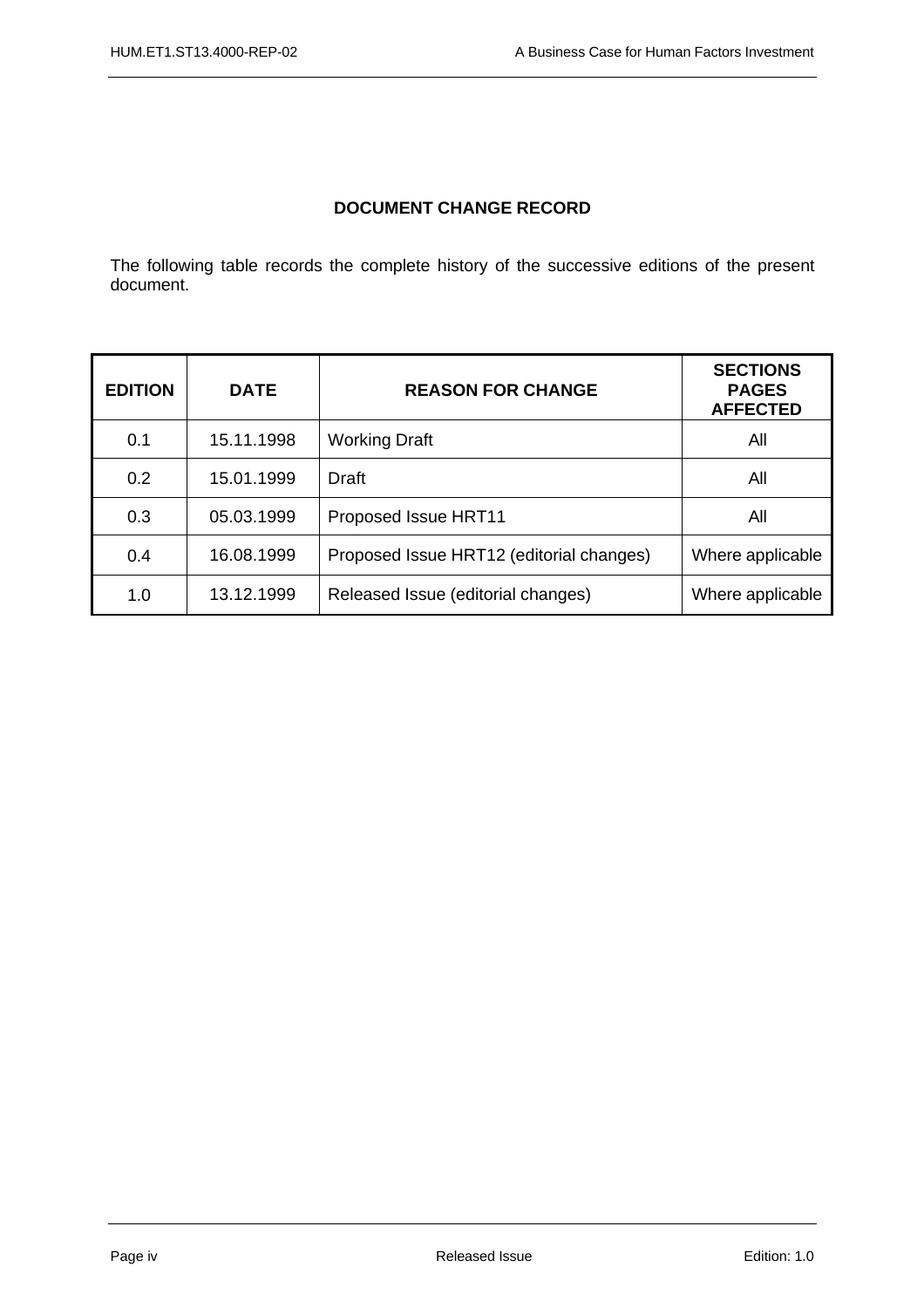# **TABLE OF CONTENTS**

| 1.                                                              |
|-----------------------------------------------------------------|
| 2.<br>THE ATM SYSTEM LIFE-CYCLE AND HUMAN FACTORS INTEGRATION 7 |
| 3.                                                              |
| $\mathbf{4}$ .                                                  |
|                                                                 |
|                                                                 |
| GLOSSARY 33                                                     |
|                                                                 |
|                                                                 |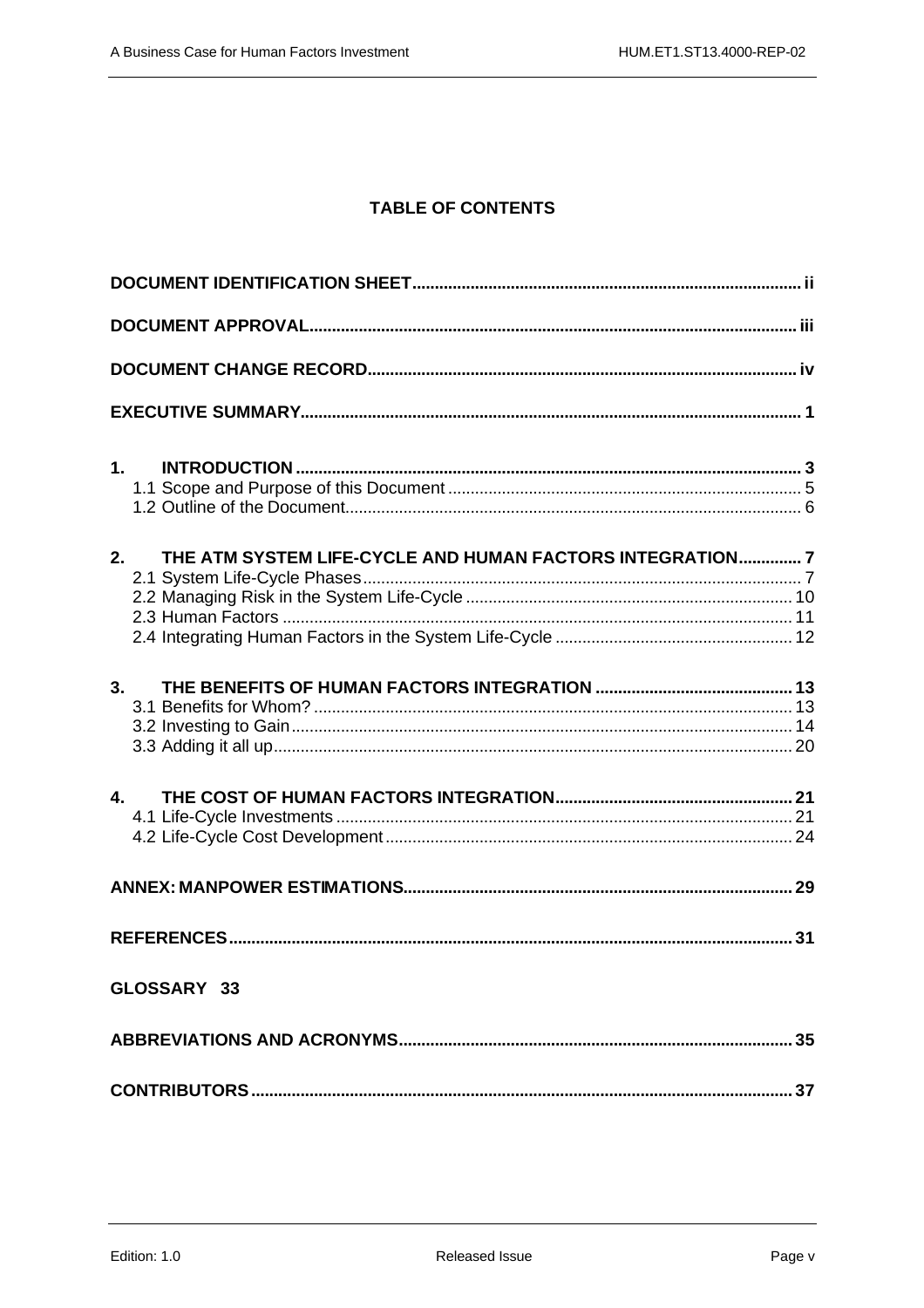Page intentionally left blank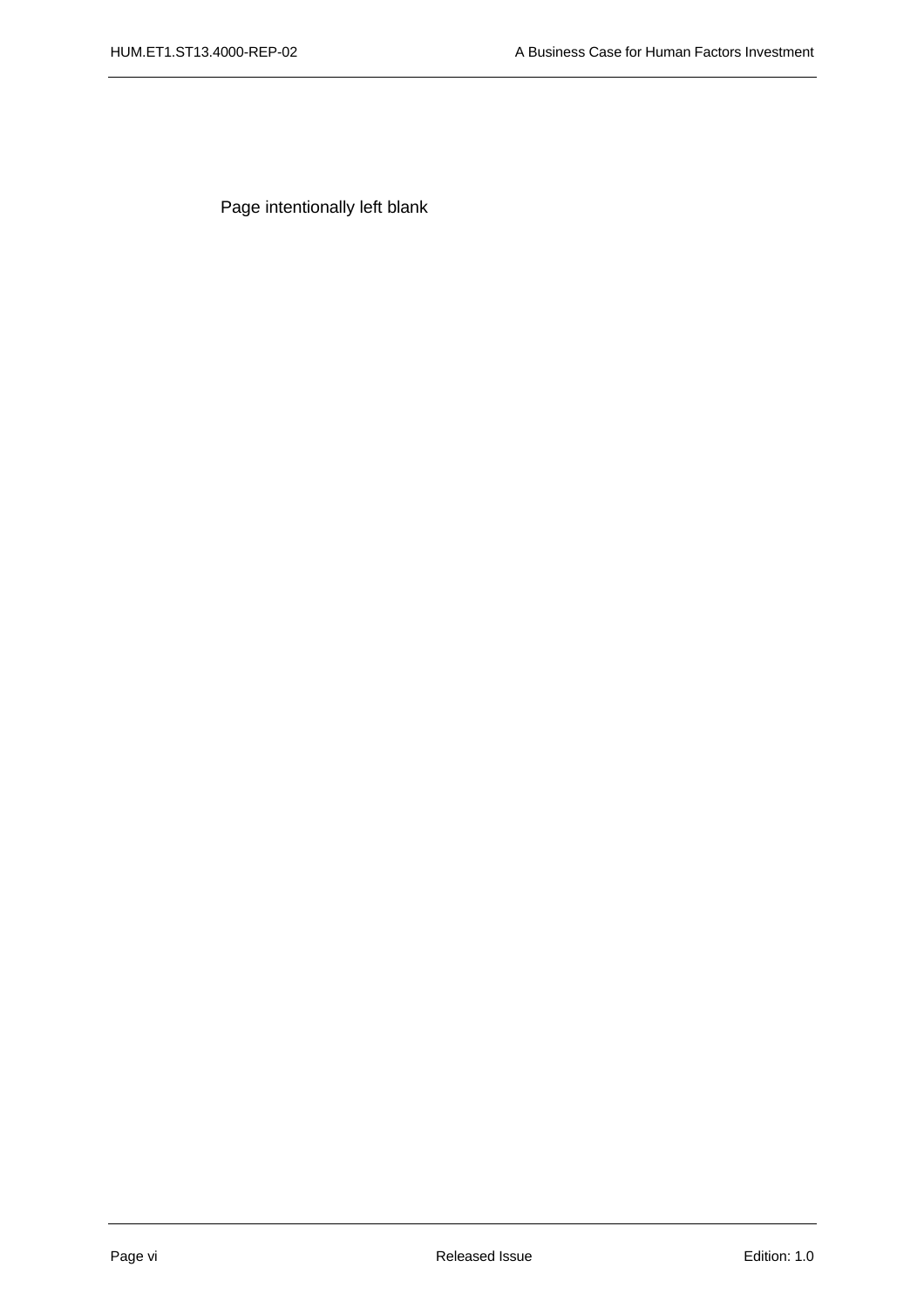#### **EXECUTIVE SUMMARY**

The module is intended to promote the integration of human factors throughout the Air Traffic Management (ATM) system life-cycle in order to reduce cost and to make ATM systems safer and more effective. It will provide the reader with an awareness of the cost and benefits of integrating human factors in the process of developing and operating ATM systems.

Chapter 1, 'Introduction', presents the issues addressed by the module and outlines the scope, objectives and target audience.

Chapter 2, 'The System Life-Cycle and Human Factors Integration', proposes some definitions and fundamentals for understanding and managing risk in the ATM system lifecycle and outlines the integration of human factors in this process.

Chapter 3, 'The Benefits of Human Factors Integration', analyses the benefits of integrating human factors in the system life-cycle.

Chapter 4, 'The Cost of Human Factors Integration', identifies some of the costs of integrating human factors in the system life-cycle.

The Annex provides a sample cost estimation of utilising some selected human factors methods.

Further annexes consist of a list of the 'References' made in this document, a 'Glossary', a list of the 'Abbreviations and Acronyms' used in this publication and finally a list of the Contributors.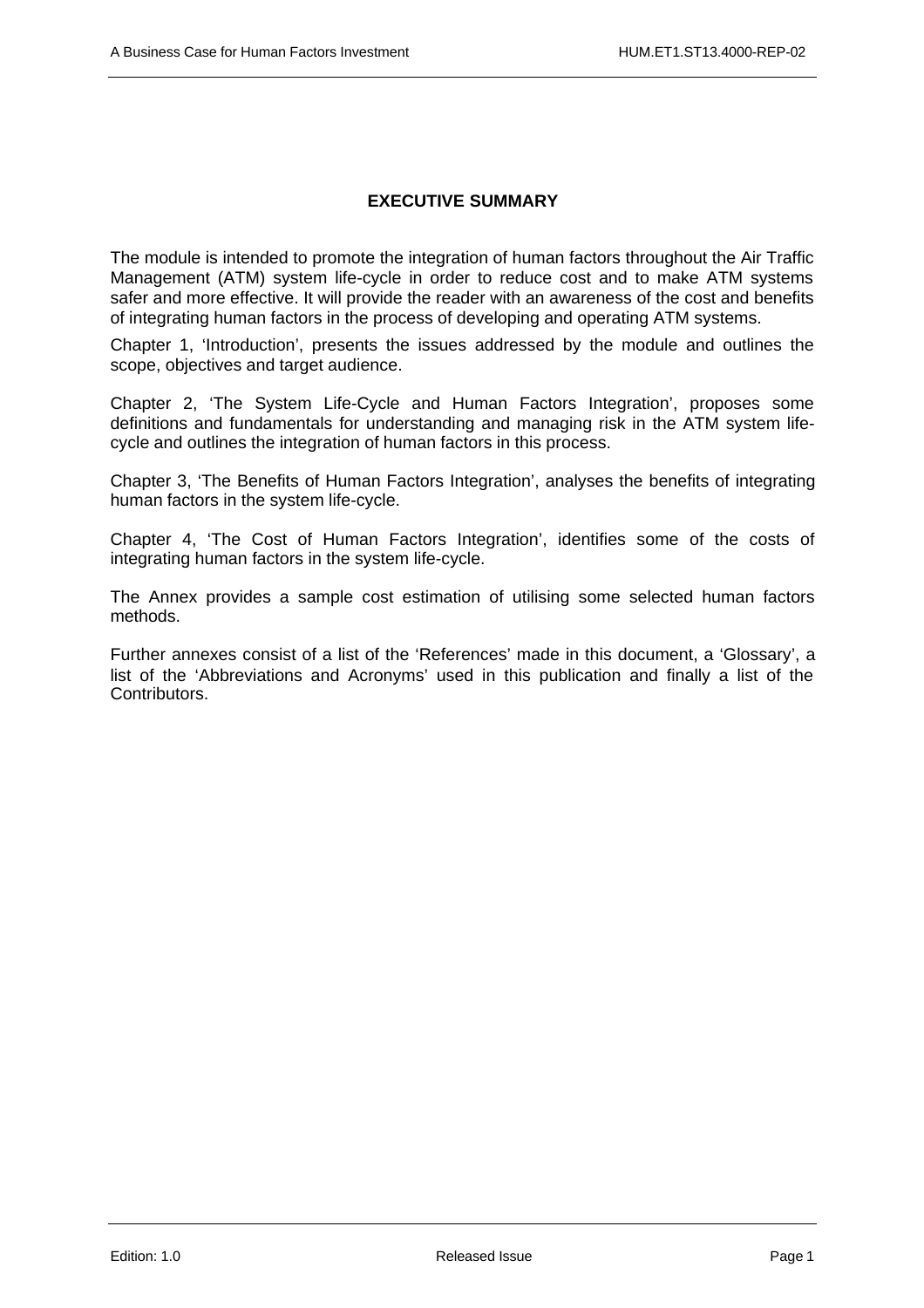Page intentionally left blank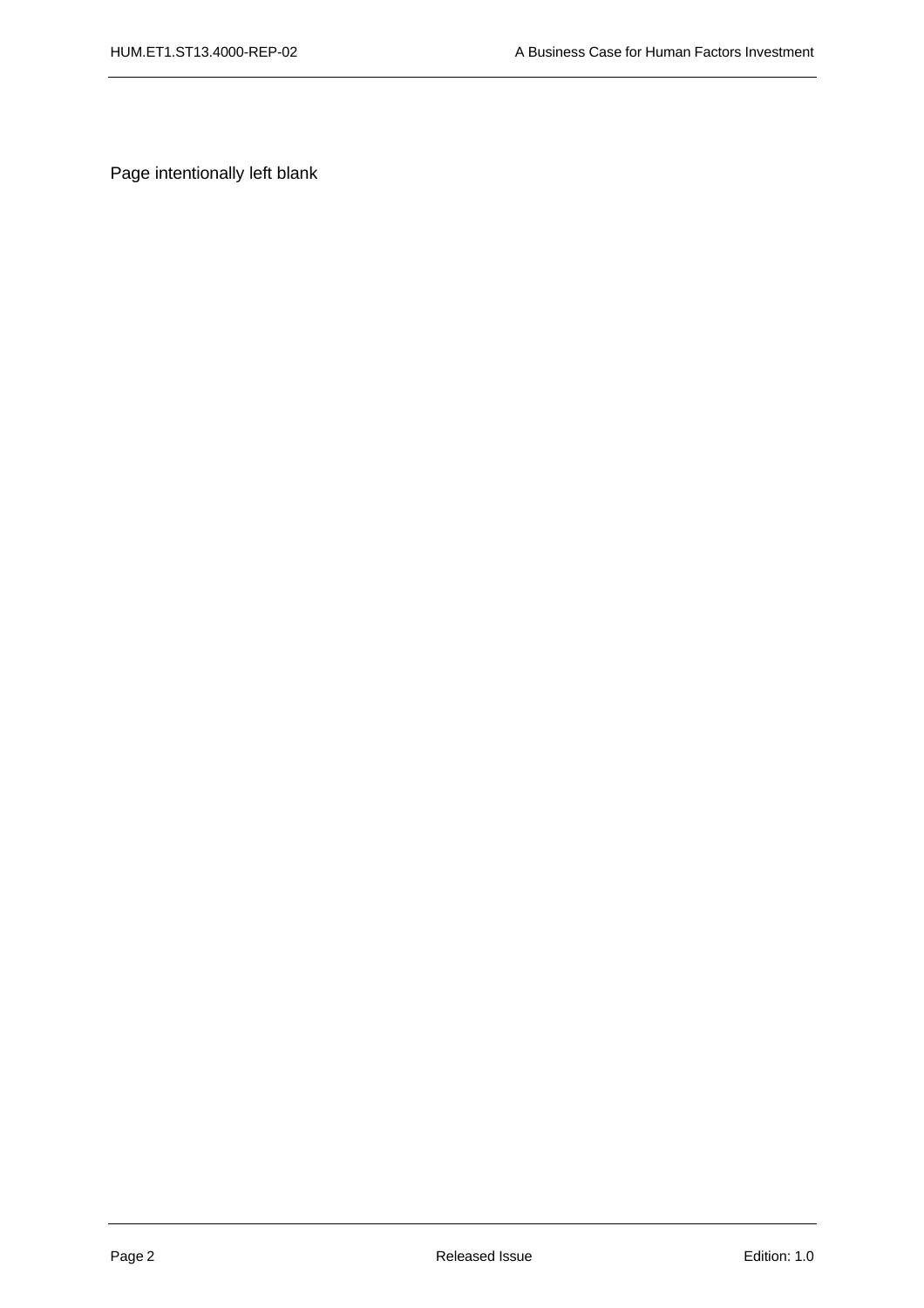#### **1. INTRODUCTION**

*"One of the lessons we learned early on in our modernisation program, was that ignoring human factors in our major acquisitions can cost us dearly, both in the expense of re-engineering and in schedule delays. We've (the FAA) made it a requirement that human factors must be systematically integrated at each critical step in the design, testing, and acquisition of any new technology introduced into the air traffic control system."*

#### *(Del Balzo, 1993, p. 3)*

There is an increasing appreciation that taking appropriate account of human factors in the ATM system life-cycle will not only make that system safer to operate, but will in fact save a lot of money.

In traditional thinking engineers will provide the Air Traffic Control Officers / Air Traffic Controllers (ATCOs) with the latest technology, who will in turn have to perform so that the entire system will cater for the traffic flow. While this arrangement on the surface seems satisfactory it assumes a number of things.

It assumes that the system designers know what is reasonable to expect in terms of controller performance and limitations; it assumes that the system designers can anticipate how the controller and the system will actually work; it assumes that the controllers know what the system designers intended with specific system functions, etc. However, we may deceive ourselves if we rely on these assumptions - they usually do not hold.

Human factors are traditionally not considered as part of the core issues in an industrial or commercial environment. The reasons are many: ATM systems are developed by engineers, and human factors do not normally form part of an engineer's curriculum. Psychologists who make up a large proportion of human factors specialists are traditionally more interested in analysis than in design, and the two communities have different cultures; consequently, communication can be awkward. Finally, human factors may be seen as something being 'politically correct' to address but, due to their 'soft' nature, they are not conceived to produce tangible and relevant results.

To the extent that human factors are considered, it is typically too little and too late. Figure 1 illustrates a typical development scenario:

- If the requirements analysis does not address human factors, the subsequent inadequacies will leave those issues to be resolved in the Design phase.
- The problems that remain after the system has been designed will be left for the implementation phase to iron out.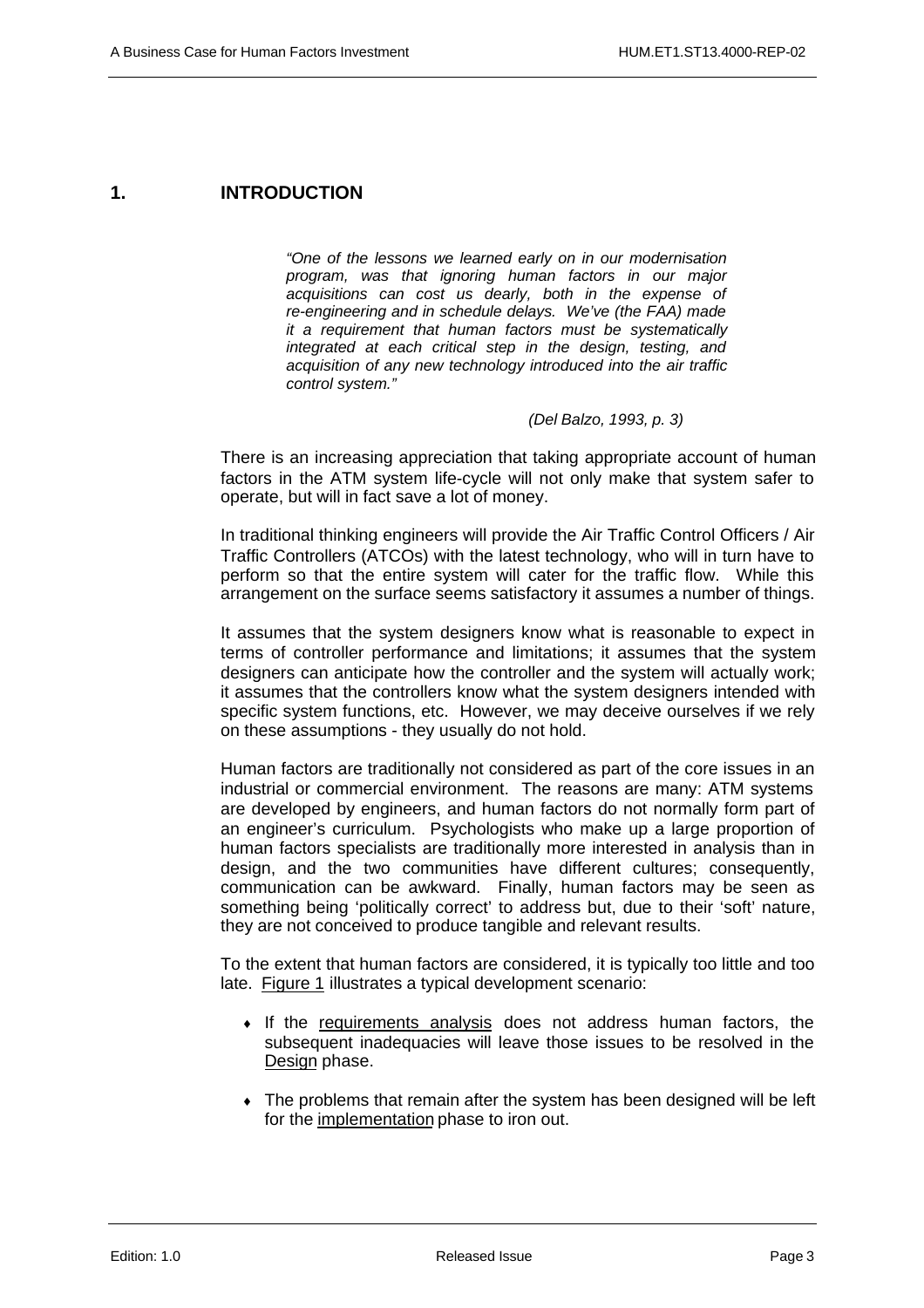- Once the system has been implemented human factors experts may occasionally be brought in to solve specific and typically grave usability problems.
- As it is very difficult to change a design due to the technical problems implied and the financial cost related herewith, issues that cannot be dealt with by the human factors experts will be addressed in the system documentation.
- Certain problems may be dealt with through training of the users of the system.
- The outstanding issues will have to be dealt with by maintenance and support personnel.
- $\bullet$  At the end of the 'food chain' the users will have to work around the problems which hasn't been dealt with in the previous.

This scenario is not an exception; it should rather be considered as the norm.





However, there is an increased understanding of the importance of human factors in relation to aviation safety; statistics show that a vast majority of aircraft incidents and accidents are caused by human factors. The relation between human factors and safety has been identified, and measures such as Team Resource Management (TRM) are beginning to emerge. In addition, there is an emerging awareness that a proper integration of human factors can save vast amounts of money and risk in the system life-cycle of an ATM system.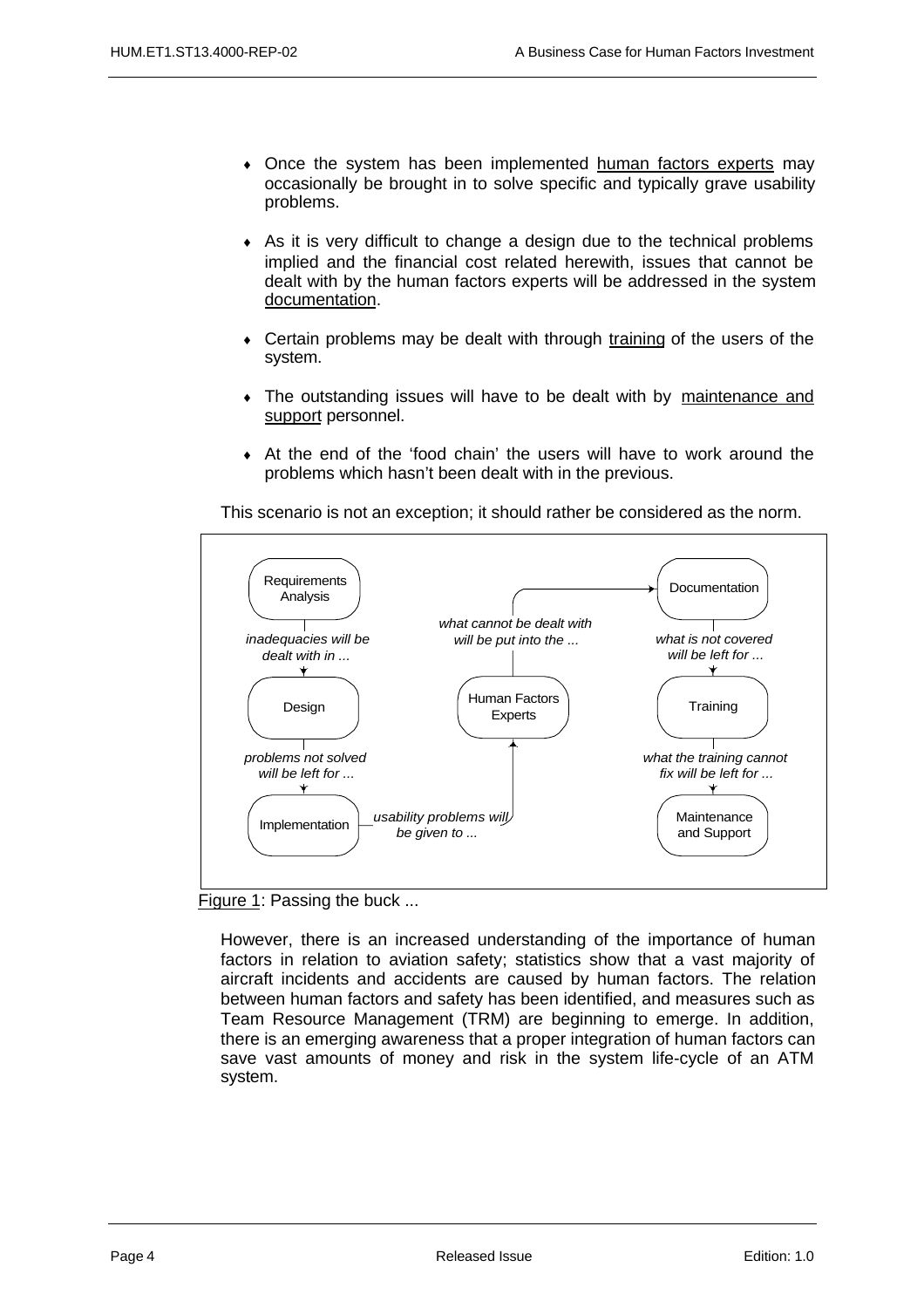#### **This report argues that, in order to increase cost-effectiveness and safety, human factors should be introduced as early as possible in the ATM system life-cycle and integrated in all phases.**

The return on investments of human factors is long-term and should be seen over the life span of a system rather than as 'quick-and-dirty' measures to provide corrective action and an apparent swift return.

When promoting the idea of integrating human factors into the system lifecycle many questions will be raised:

- How much will we benefit from this?
- $\cdot$  How will we know if it helped us?
- What will be 'enough integration'?
- $\cdot$  How much will it cost?
- How much will we gain in terms of revenue or safety?
- How to persuade my management to do it?

Although this document will not answer all of these questions it is intended to give the reader a feel for how to approach the answers and where to look.

#### **1.1 Scope and Purpose of this Document**

The objectives of this document are:

- To introduce some basic concepts in addressing the ATM system life-cycle and human factors;
- To identify the benefits and beneficiaries of integrating human factors;
- To identify relevant cost factors in integrating human factors and elaborating on cost development;
- ♦ To outline some basic strategies in approaching the system life-cycle.

The target audience for this module may have one of the following profiles:

- manager of Air Traffic Services (ATS), responsible for system development or procurement,
- human factors specialist involved in system development,
- system developer,
- operations and maintenance officer.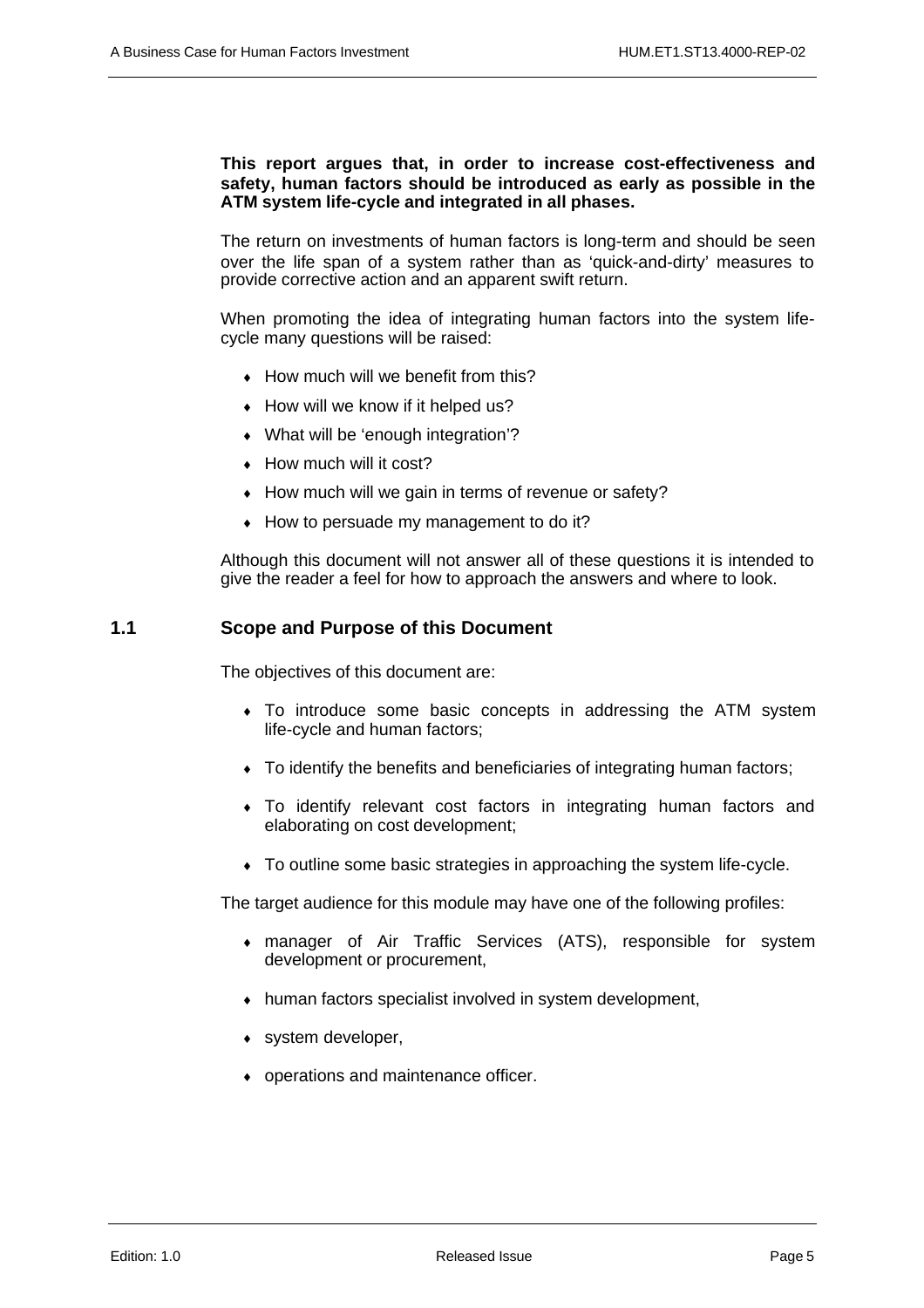A previous module entitled 'Human Factors Module - Human Factors in the Development of Air Traffic Management Systems' (EATCHIP, 1998a) gives an introduction to the integration of human factors in the ATM system life-cycle.

# **1.2 Outline of the Document**

This document should answer the following questions:

| Question                                                                                                         | <b>Chapter</b> |
|------------------------------------------------------------------------------------------------------------------|----------------|
| • What is included in the ATM system life-cycle, what are<br>human factors - and how do the two things interact? |                |
| • What are the benefits of integrating human factors in<br>the ATM system life-cycle?                            | 3              |
| What kind of costs are associated with integrating<br>human factors in the ATM system life-cycle?                |                |
| How much effort will it take?                                                                                    | Annex          |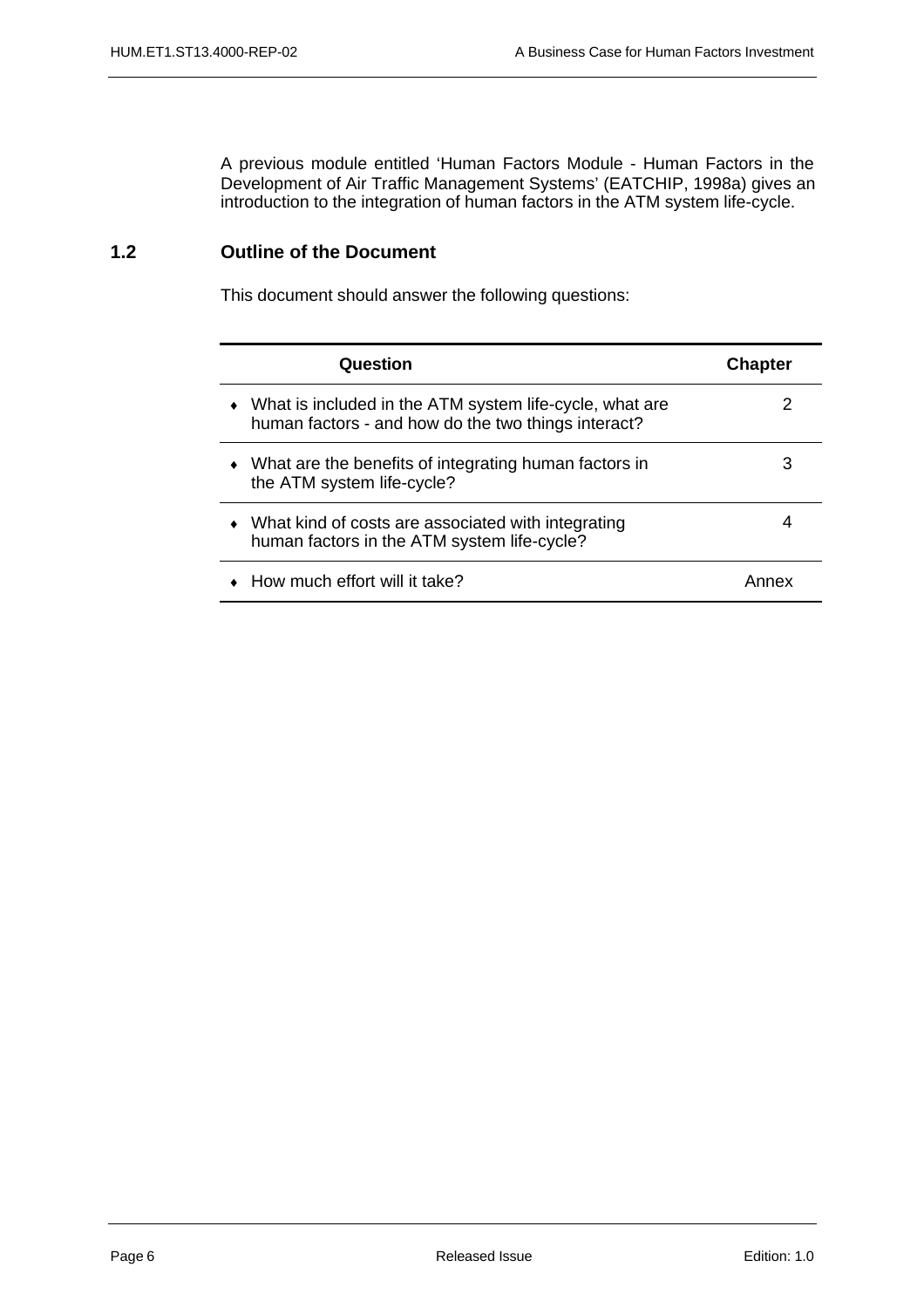#### **2. THE ATM SYSTEM LIFE-CYCLE AND HUMAN FACTORS INTEGRATION**

*"That, in order to maximise safety and cost effectiveness of CNS/ATM systems, the proactive management of human factors issues be a normal component of the processes followed by designers, providers and users of the systems"*

*(Conclusion 6/2 from ICAO Rio Conference, 1998)*

The increasing air traffic and the demand for effective air transportation have made it necessary to invest in ATM systems with larger capacity. Development and operation of ATM systems are characterised by employment of vast resources, which makes potential failures costly and the investments risky.

In this chapter a model of the system life-cycle is introduced and an outline of system development methodologies is given. Important human factors issues are related with the life cycle; a brief description of how to integrate them will be given.

#### **2.1 System Life-Cycle Phases**

In order to describe and analyse the entire life cycle of a system we may subdivide it in a number of phases, each dedicated to particular aspects in the life-cycle process and calling for different concerns.



Figure 2: The EATCHIP project life-cycle (EATCHIP, 1998b)

The life-cycle phases can, in a general form, be described through the following phases (EATCHIP, 1998b):

- **Initiation:** Approval to start the project and to invest associated time, funds and effort.
- **Planning:** Obtain approval for the detailed structure of the tasks, staffing and funding.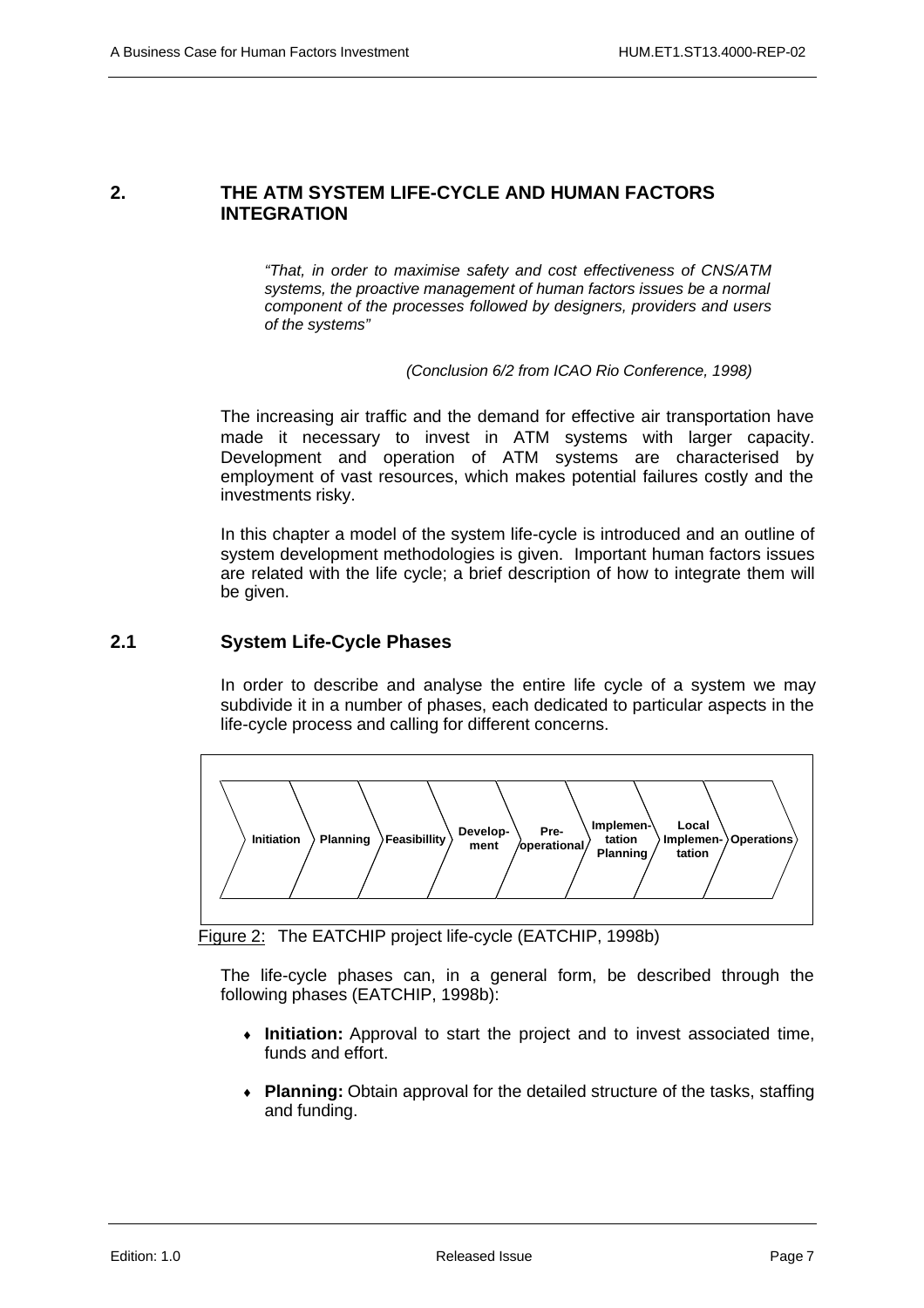- ♦ **Feasibility:** To test the technical, operational and financial feasibility of different development options and seeking approval for the chosen option.
- ♦ **Development:** To develop specifications for the operational performance and to produce specifications for equipment, interfaces and procedures.
- Pre-operational: To have an extra reality check on the proposed solution by building a pre-operational prototype and/or undertaking a real-time simulation to verify the specifications.
- **Implementation Planning:** To obtain a detailed understanding of all the practicalities of a successful implementation of the proposed solution and to co-ordinate it with affected airspace users and stakeholders.
- ♦ **Local Implementation:** To implement the system; performing detailed design, development of standard product, integrating the system components, testing, education and training, procedures, phase-in and phase-out.
- ♦ **Operations:** This phase covers several stages in the system life-cycle:
	- ÿ **Operations and Maintenance:** To start operations of the final project output as part of the ATM system. To assess and record performance.
	- ÿ **System modification:** To modify the system as necessitated by technological, economic and/or operational experience.
	- ÿ **Recycling:** To dismantle and dispose of the system, and to re-use the human resources.

#### **2.1.1 System Development**

The development phases are typically conducted using a 'waterfall' model (Royce, 1970), as shown in Figure 3. The waterfall model recognises that development has to take place in stages and feedback has to be given between the stages.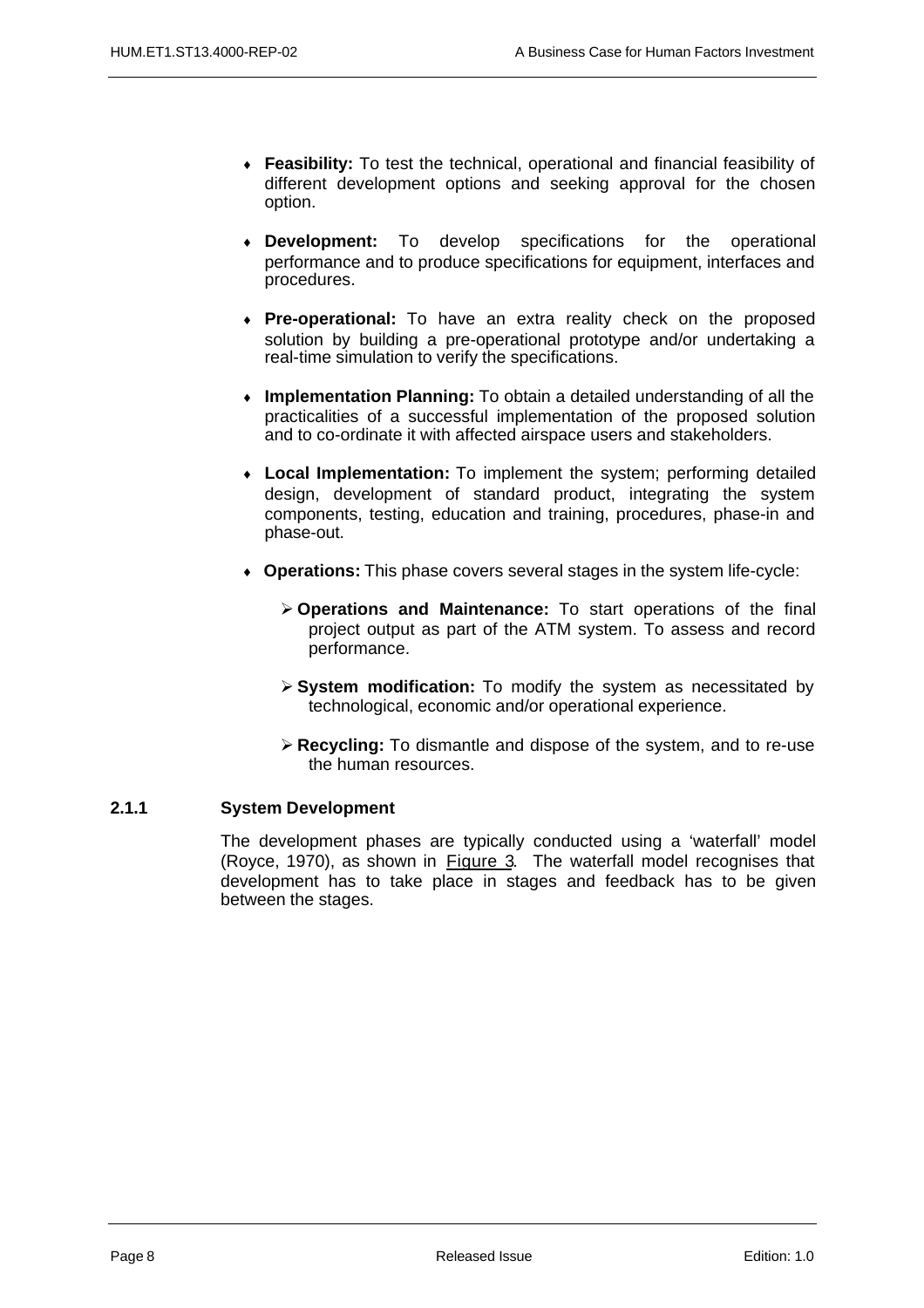

Figure 3: Waterfall model of system life-cycle

While the waterfall model gained popularity in the seventies and has been used extensively, recent developments suggest an iterative spiral approach (Boehm, 1988), as shown in Figure 4.

The spiral model suggests that system development should be carried out in an iterative succession of phases gradually expanding the scope. The model suggests the early use of prototypes and risk modelling.



Figure 4: The iterative spiral model of system development (Boehm, 1988)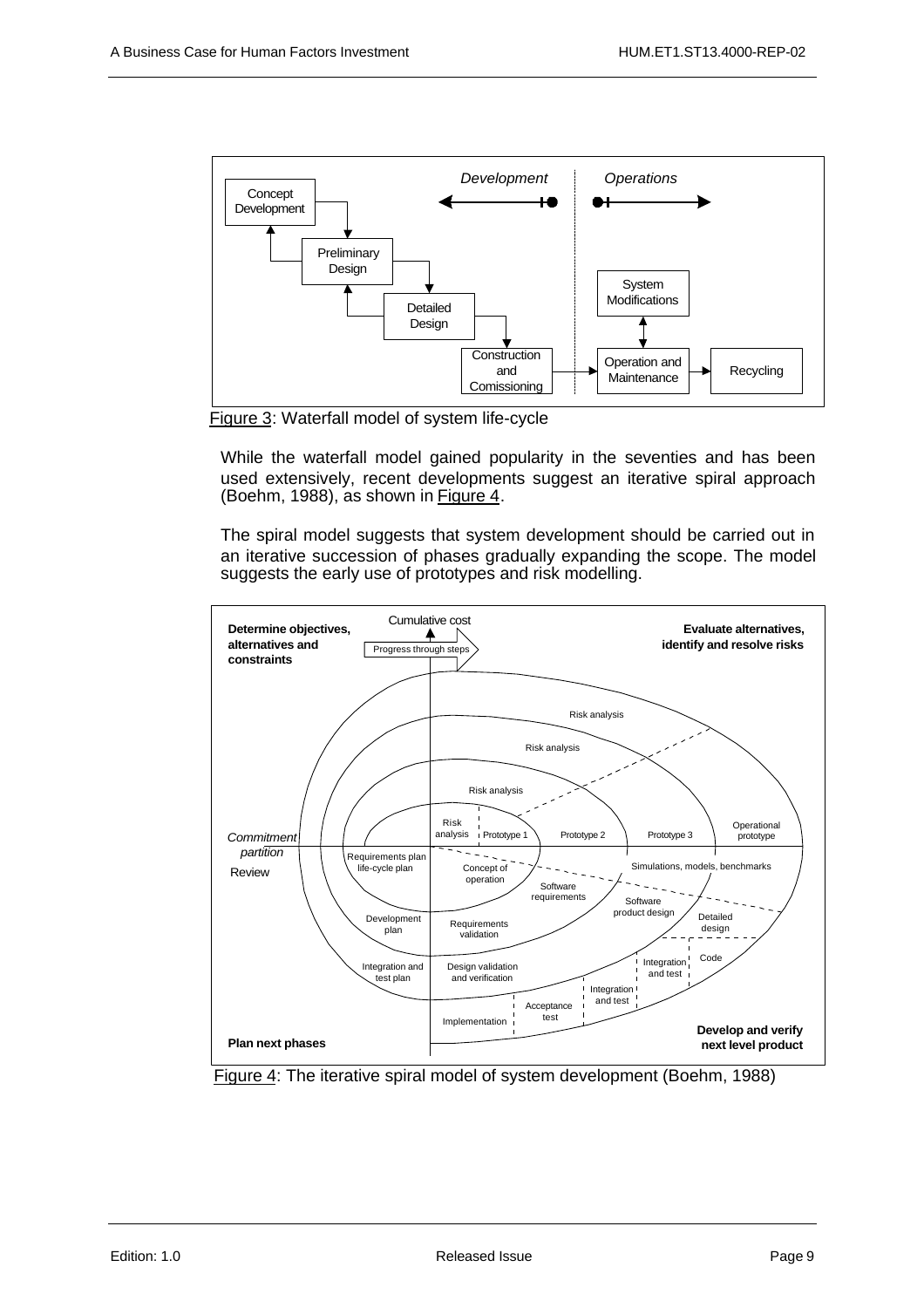#### **2.2 Managing Risk in the System Life-Cycle**

Risk and uncertainty are at a maximum in the early stages of the ATM system life-cycle but opportunities for adding value are also greatest at this point. The risk remains relatively high during the first phases of the life cycle. It only starts to decrease once the development has turned into implementation and the system starts to prove itself. This development is shown in Figure 5.

On the other hand, the amount at stake, i.e. the money spent in the life cycle, increases moderately in the initial phases of the project, while it increases significantly once the design has to been turned into hard evidence.

These two basic risk characteristics of the life cycle, i.e. the risk/opportunity and the amount at stake, define two time intervals; while the early phases of the life cycle contain the period in which the highest risks are incurred, failures can be repaired relatively easy. In the latter phases, when the system has left the drawing board and has been implemented, the risk of failure falls. However, the impact of potential failures is rather severe as the system or parts of it will have to be reconsidered at great expense.



Figure 5: Risk in the system life cycle

#### **2.2.1 System Assessment**

Once the system has been developed and brought into operation, the performance of the total system will determine the level of success reached due to the efforts involved. The capacity provided by the system and its optimal use are key in determining its success.

While the system may provide an increase in its capacity for handling aircraft whether measured by the quantity and quality of services - the ultimate factor that will determine whether the capacity provided will translate into an overall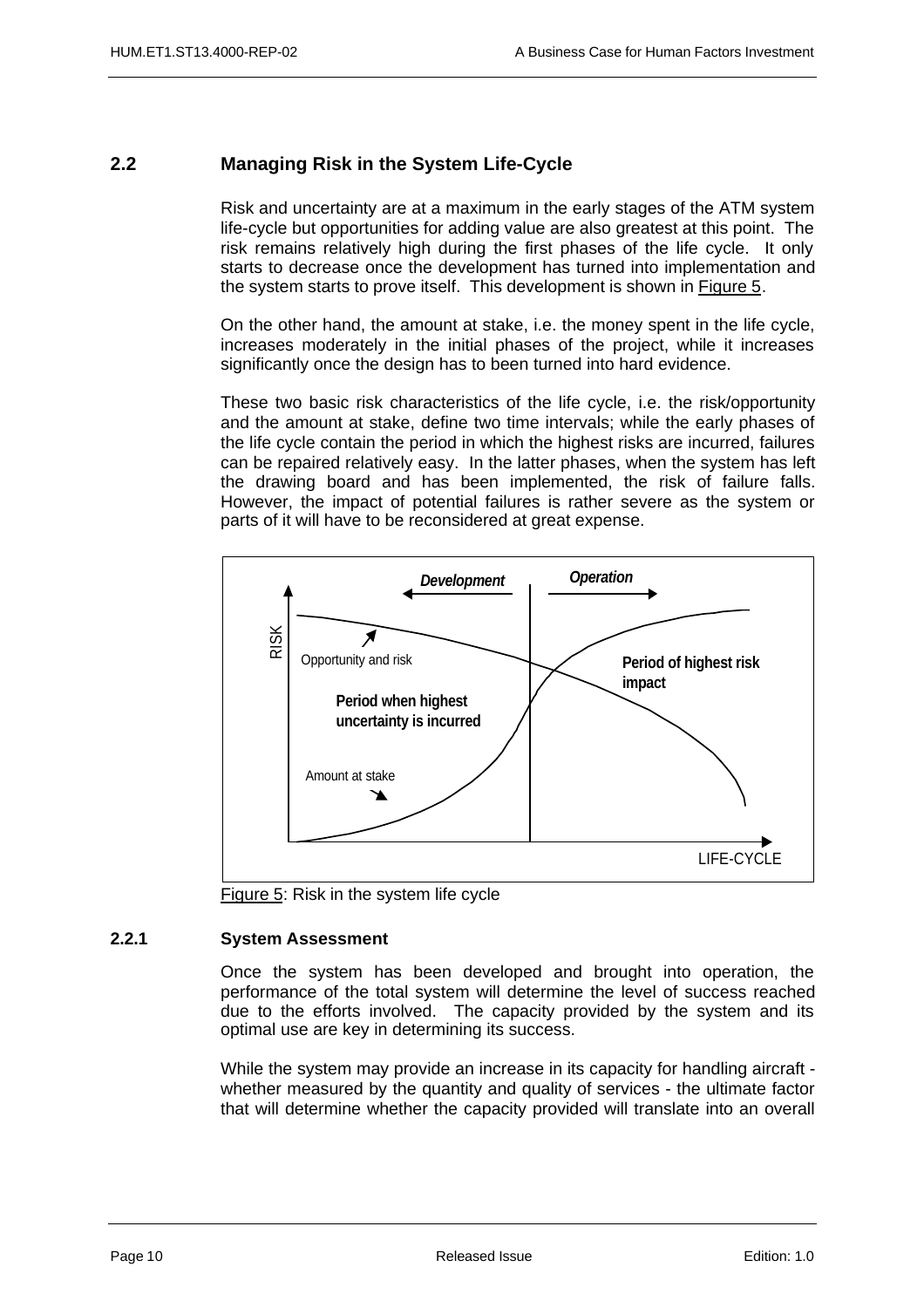benefit - is the extent to which it is accepted by its users and the extent to which it is usable.

The acceptance of the system means whether the humans coming into contact with the system accept its existence and the way in which it operates. The usability of the system signifies whether a system is easy to use and to learn, and efficient for the human to apply in performing certain tasks. Integrating human factors in the system life-cycle will amplify the acceptability of the system and considerably improve its usability.



Figure 6: Designing for acceptability and usability

# **2.3 Human Factors**

Human factors can be defined as a multi-disciplinary effort to compile and generate knowledge about people at work, and apply that knowledge to the functional relationships between people, tasks, technologies and environment, in order to produce safe and efficient human performance.

As a brief introduction to some of the concerns and issues within human factors, the SHEL concept (Edwards, 1972) offers some insight (ICAO, 1989). The SHEL model, as shown in Figure 7, identifies four components: Liveware (i.e. the human element), Software (procedures, symbology, etc.), Hardware (machine) and the Environment (within which the S-H-L system must function).

The model introduces a concern for the interfaces and relation between the different blocks. For example, the Liveware-Liveware relation reflects the teamwork aspects, while the Liveware-Software interface is concerned with the interaction between the human and functions provided by software in the broader sense.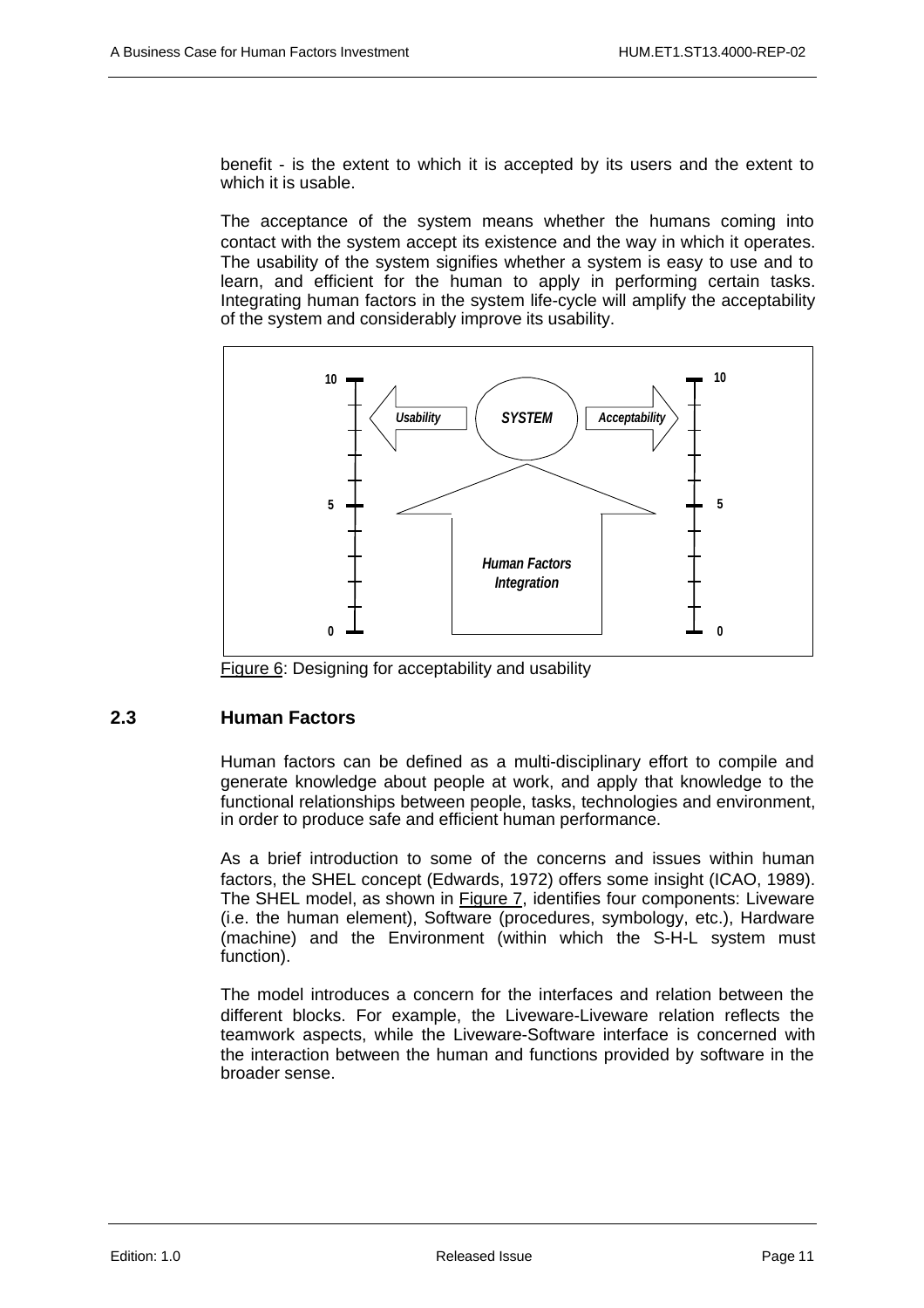

Figure 7: The SHEL model (ICAO, 1989)

# **2.4 Integrating Human Factors in the System Life-Cycle**

Introducing and integrating human factors in the ATM system life-cycle requires some changes to the existing processes, and introduction of new elements in the concern for system effectiveness. Some of the changes will be straight forward and fall naturally in the development and operational phases, others will require changes to the philosophy upon which the ATM system is traditionally operated. Figure 8 summarises the life-cycle phases as well as some of the questions to answer in the process of integrating human factors.

A detailed description of the integration of human factors into the system lifecycle is provided in (EATCHIP, 1998a).



Figure 8: Human factors questions to be answered in the system life-cycle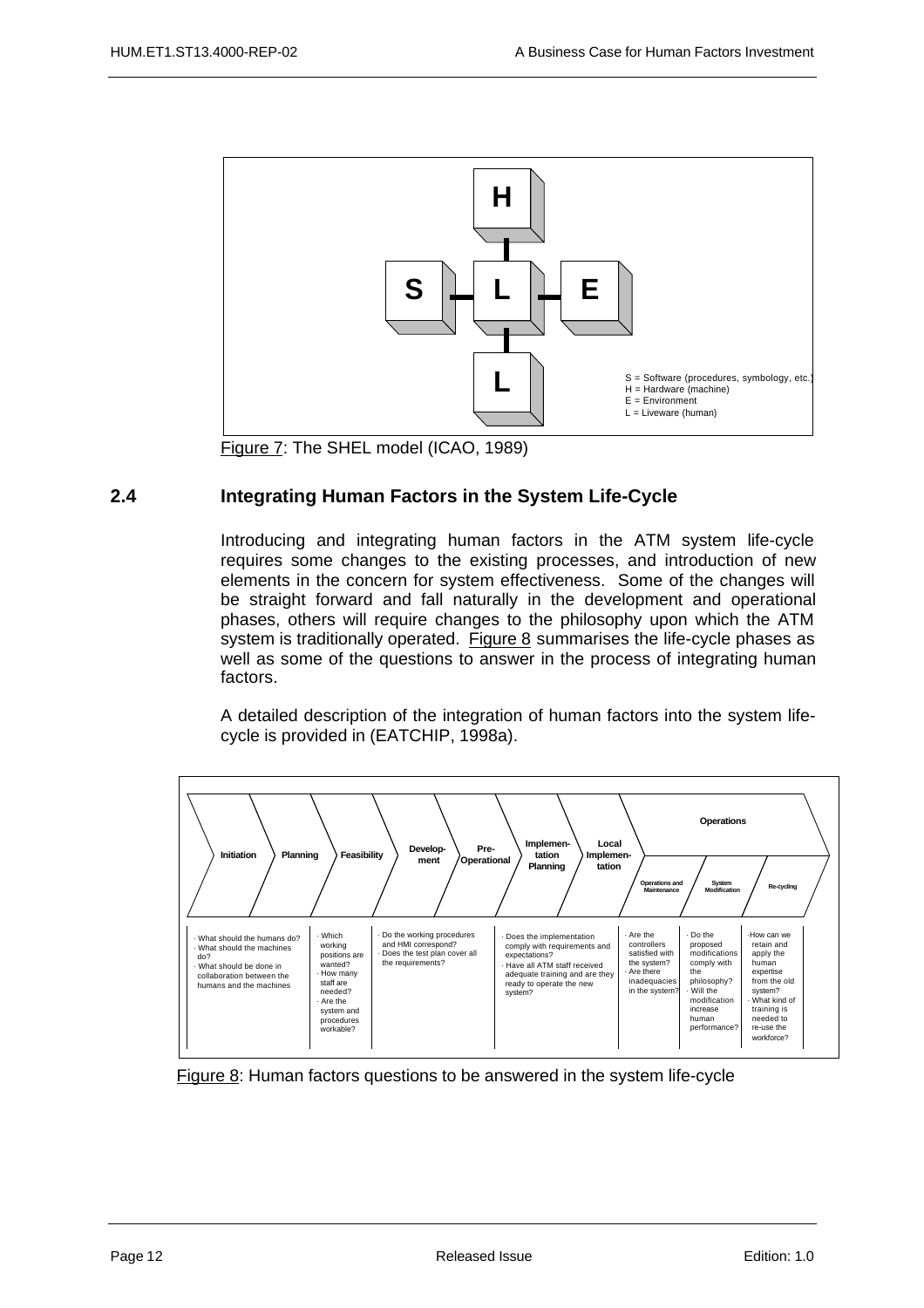## **3. THE BENEFITS OF HUMAN FACTORS INTEGRATION**

*"There is no free lunch - but sometimes, if you eat a good breakfast, you won't need to spend as much money on lunch."*

*(Hayne, 1996)*

This chapter outlines some of the potential benefits induced through integrating human factors in the system life-cycle. The system will typically benefit on three levels: the working level, the development process and the overall safety level.

#### **3.1 Benefits for Whom?**

Integration of human factors in the ATM system life-cycle produces different benefits for different groups of people and stakeholders. Table 1 summarises some of the end users and stakeholders, as well as the benefits that human factors integration poses to them.

Cost savings Increased Sept. **Improved Waterforced Working Conditions** Liberal Manufacture I Roadway system acceptance Increased system used at **TYPE OF BENEFIT Air Traffic Services Provider Civil Aviation Authoritie Air Traffic Control Officer Project Managers ATM System Developers BENEFICIARIES**  $\checkmark$  $\checkmark$  $\checkmark$  $\checkmark$  $\checkmark$  $\checkmark$   $\checkmark$  $\checkmark$  $\checkmark$  $\checkmark$   $\checkmark$   $\checkmark$   $\checkmark$   $\checkmark$   $\checkmark$  $\checkmark$ ¸  $\checkmark$  $\checkmark$ **Airspace Use**  $\checkmark$ Costellation events Risk mittgation  $\checkmark$  $\checkmark$  $\checkmark$  $\checkmark$  $\checkmark$  $\checkmark$  $\checkmark$  $\checkmark$  $\checkmark$ 

Table 1: Beneficiaries of human factors integration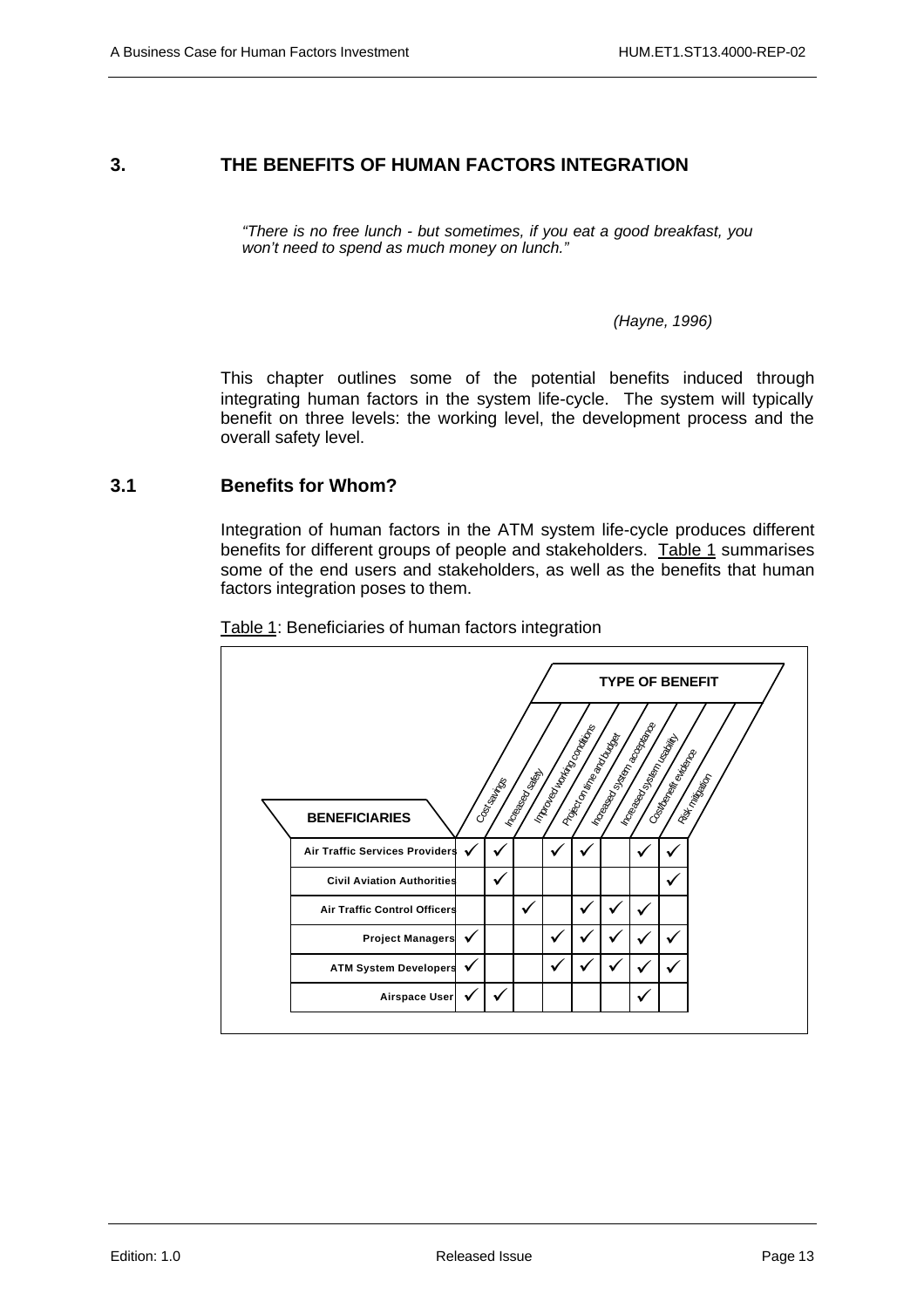#### **3.2 Investing to Gain**

The existing processes and ways of doing things will have to be adapted to facilitate human factors methods and approaches. Investments in the life-cycle process have to be made as early as possible. Tasks will have to be adapted and some new ones will have to be added.



Figure 9: The change process

The system life-cycle phases will be altered through new or adapted tasks, paying primary attention to how best to take into account human strengths and limitations.

Each life-cycle phase will need particular initiatives to facilitate specific needs. Figure 10 illustrates how different initiatives will result in benefits in the system life-cycle, and their overall impact.

A more in-depth description of how to integrate human factors in the system life-cycle can be found in EATCHIP (1998a).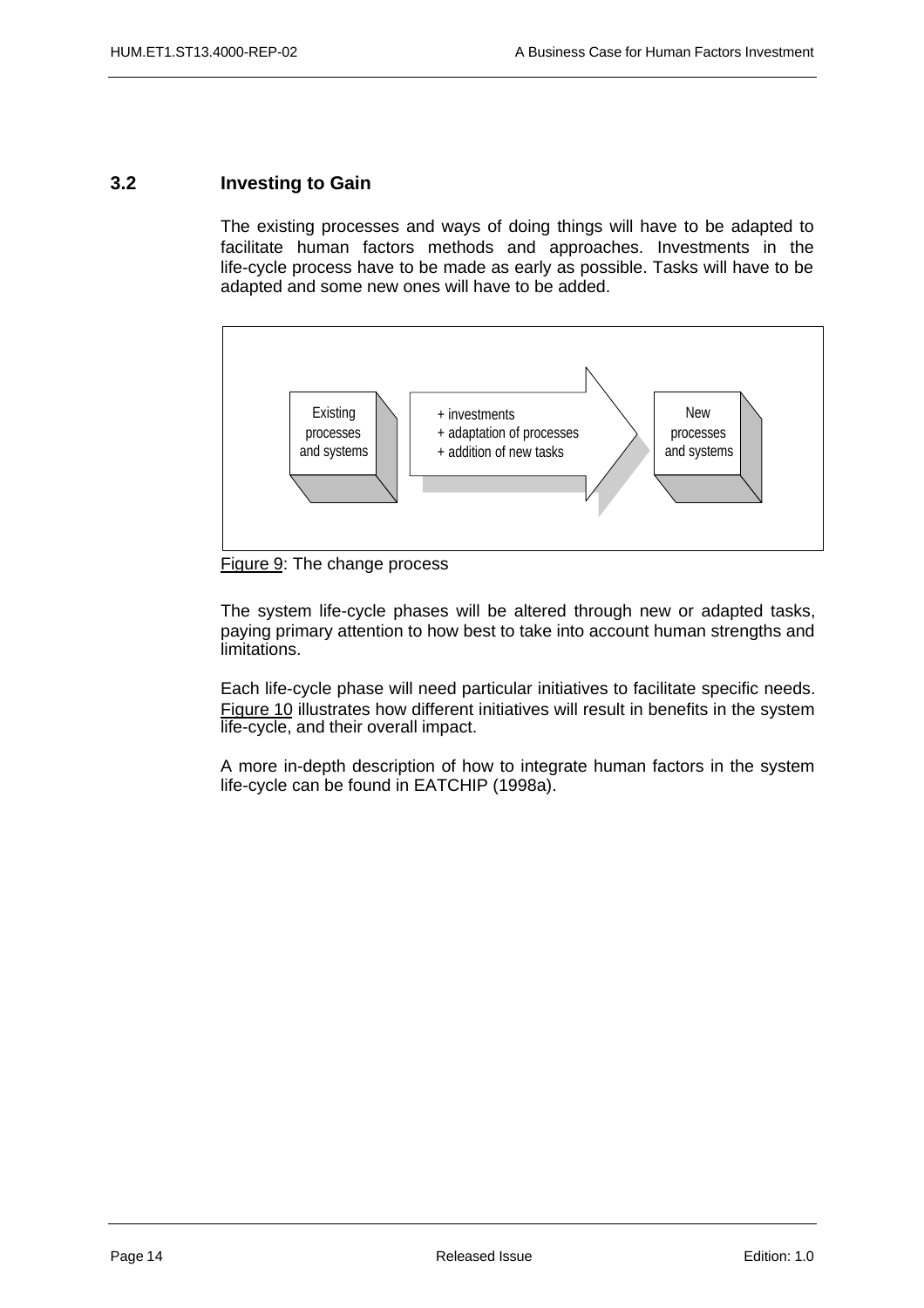

Figure 10: Human factors integration initiatives, their results and impact

#### **3.2.1 Better Human Factors Planning**

A primary prerequisite for a successful human factors integration is the nomination of a person responsible for human factors. This person should institute a human factors plan and organise end users to provide feedback in the design process. Secondly, the haphazard inclusion of human factors as described in Section 1 needs to be avoided by means of a plan of how to take into account human factors in the development and life-cycle process. A similar plan needs to be compiled when changes are to be made to the system or when a new system is to be brought into use.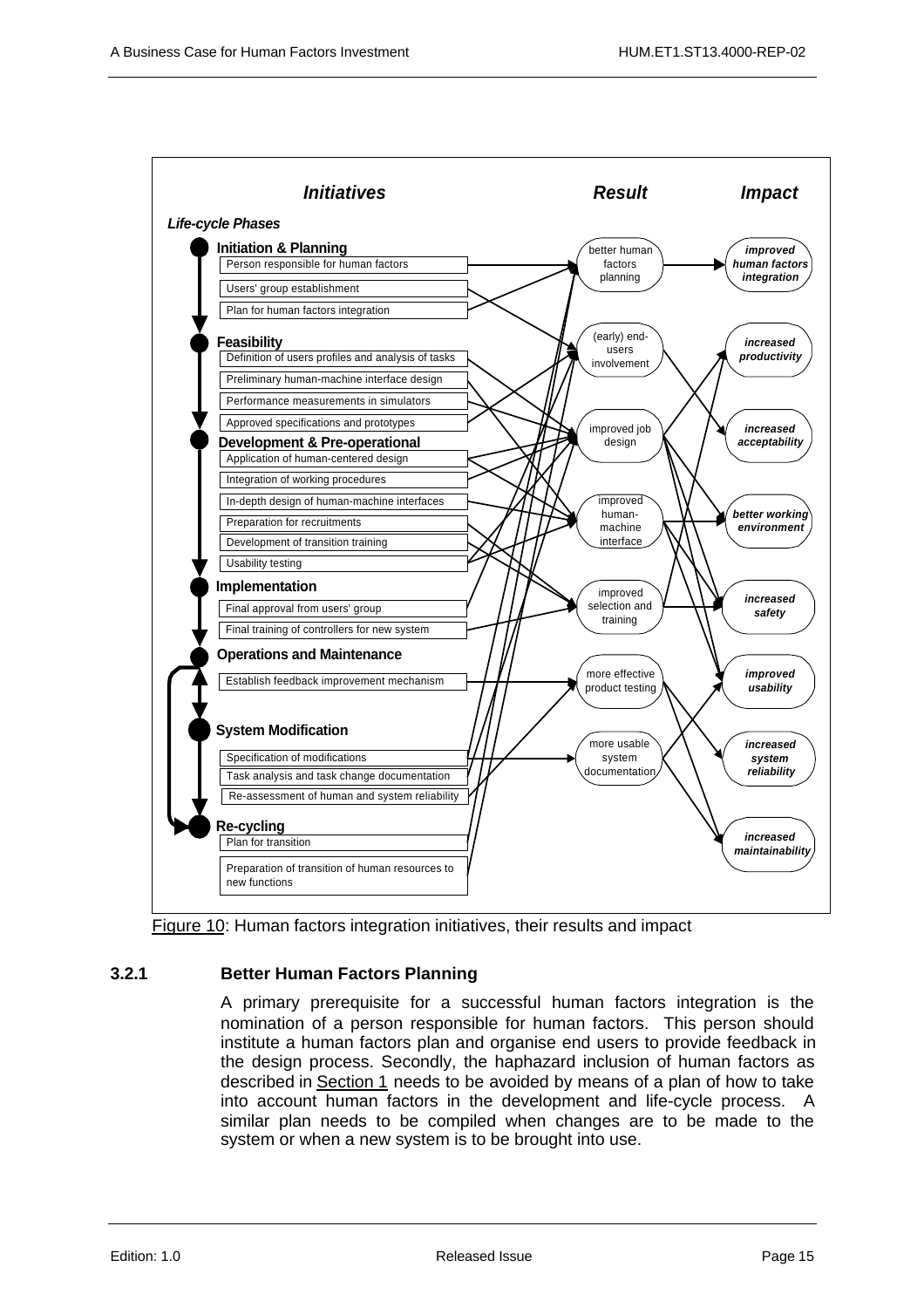| <b>Initiative</b>                       | <b>Rationale</b>                                                                                                                                                                                                                                                                                                         |  |  |
|-----------------------------------------|--------------------------------------------------------------------------------------------------------------------------------------------------------------------------------------------------------------------------------------------------------------------------------------------------------------------------|--|--|
| Person responsible<br>for human factors | A person should be assigned as responsible for<br>human factors. This person should oversee the<br>integration of human factors through participation to<br>the system development from the earliest point<br>possible and should participate in the planning and<br>management throughout the life cycle of the system. |  |  |

|  | Table 2: Initiatives for better human factors planning |  |  |
|--|--------------------------------------------------------|--|--|
|  |                                                        |  |  |

| Plan for human<br>factors integration | An early planning of the process will help the<br>end users to understand the intentions better, just as<br>it will allow the planning team to get a better<br>overview. |
|---------------------------------------|--------------------------------------------------------------------------------------------------------------------------------------------------------------------------|
| Plan for transition                   | Transition to a new system or modifications to an<br>existing system requires an early plan to accomplish<br>communication and overview.                                 |

#### **3.2.2 End User Involvement**

Involving the people that will have to use the system in the end (the end users) and representatives from parties that have a stake in the process or the final system (the stakeholders) is mandatory in the design process. Its importance cannot be overstated. The earlier this happens, the better. A group representing the end users of the system (such as ATCOs, supervisors and maintenance engineers) needs to be set up to review and guide the development process. The approval of the preliminary design by the users' group is an important step in retrieving valuable feedback on the design and increasing the acceptability of the end users.

|  |  |  |  |  | Table 3: Initiatives for end users involvement |
|--|--|--|--|--|------------------------------------------------|
|--|--|--|--|--|------------------------------------------------|

| <b>Initiative</b>         | <b>Rationale</b>                                                                                                               |
|---------------------------|--------------------------------------------------------------------------------------------------------------------------------|
| Users' group<br>formation | The formation of a users' group will significantly<br>increase the acceptability of the system to the ATM<br>staff population. |
| Approval of               | Approval of a preliminary design from users' group                                                                             |
| specifications and        | and ATM staff is essential in the early phases of                                                                              |
| prototypes                | development.                                                                                                                   |
| Preparations for          | The frustration among personnel during a transition                                                                            |
| transition of human       | phase can be greatly reduced through proper                                                                                    |
| resources to new          | change management measures, notably extensive                                                                                  |
| functions                 | communication and frequent interaction.                                                                                        |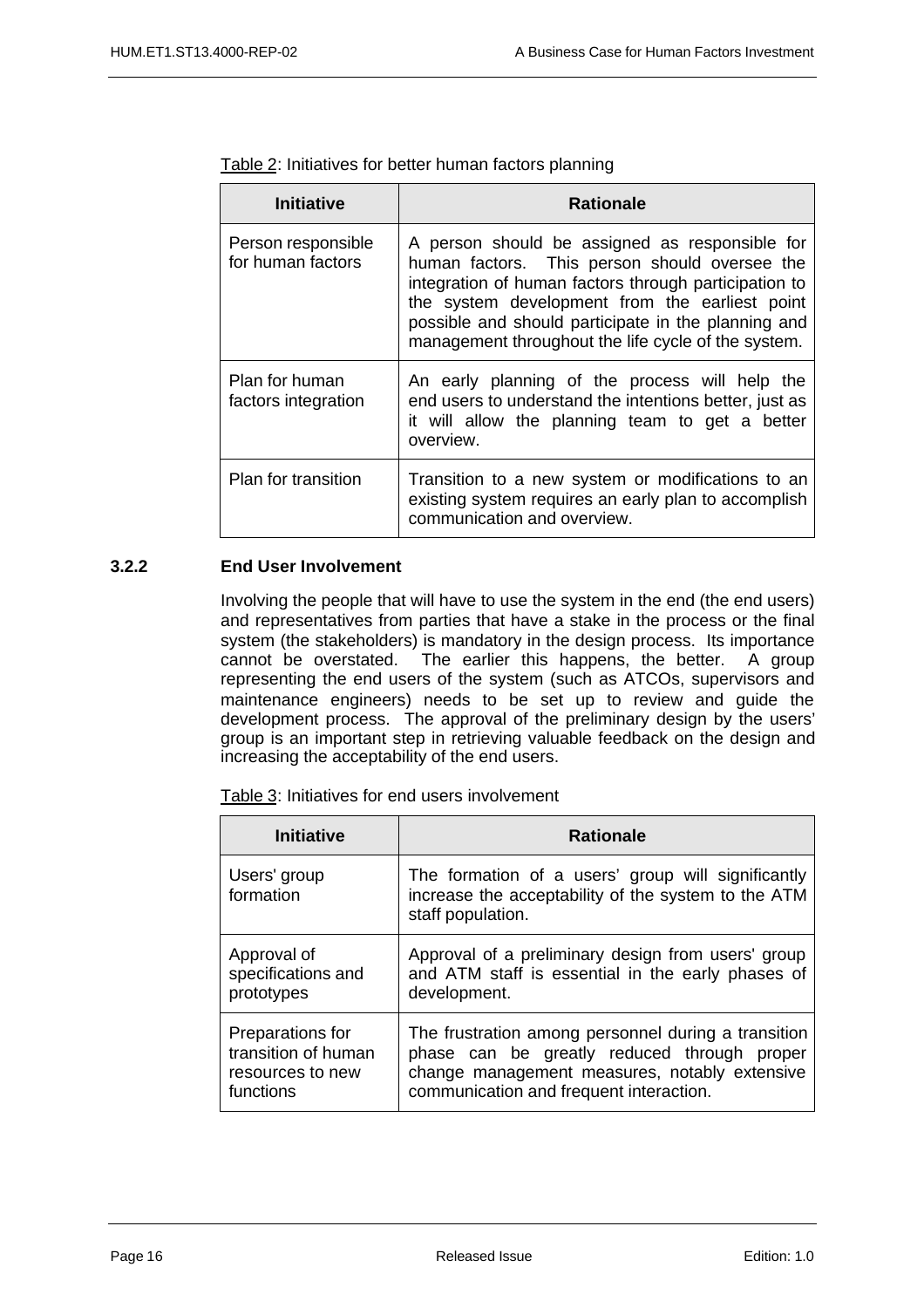#### **3.2.3 Improved Job Design**

In order to maximise the use of human strengths and to minimise the effects of human weaknesses it is vital that the job and tasks to be carried out are carefully designed. Definition and analysis of the tasks to be undertaken by the human and application of human-centered design guidelines are among the many aspects to consider. Rigorous usability testing will take out all unpleasant surprises and will cater for a system that bridges the end users capabilities and the tasks to be solved.

| <b>Initiative</b>                                        | <b>Rationale</b>                                                                                                                                                                                                        |
|----------------------------------------------------------|-------------------------------------------------------------------------------------------------------------------------------------------------------------------------------------------------------------------------|
| Definition of users<br>profiles and analysis<br>of tasks | To ensure optimum job design it is important that job<br>and task profiles are developed for each of the<br>positions needed and that a task analysis<br>is<br>performed to support the job design.                     |
| Human performance<br>measurements                        | Measurements of human performance in semi-<br>operational environments such as simulators are<br>necessary to investigate whether the requirements<br>imposed by the system can be adequately handled<br>by the humans. |
| Application of<br>human-centered<br>design               | Application of human-centered design principles will<br>significantly improve the system design.                                                                                                                        |
| Integration of<br>working procedures                     | The design of working procedures as an integral<br>component in the human-machine design process is<br>a requirement for an optimum design.                                                                             |
| Usability testing                                        | Usability testing will ensure that the system is easy<br>to learn, pleasant to use, error-free, error-forgiving,<br>easy to remember and efficient.                                                                     |
| Task analysis and<br>change<br>documentation             | It is important to analyse the effect on job design<br>when changing the system, and to provide adequate<br>documentation of the changes.                                                                               |

Table 4: Initiatives for improved job design

#### **3.2.4 Improved Human-Machine Interface**

Clarity in communication between the system and the human is imperative for the human to be effective in his or her control of the system and for the system to provide the necessary information on time and in an adequate format. It requires that both the human and software understand each other's intentions and have realistic expectations from each other. The development of Human-Machine Interfaces (HMIs) requires that end users are presented with early versions for feedback and that rigorous usability testing is applied.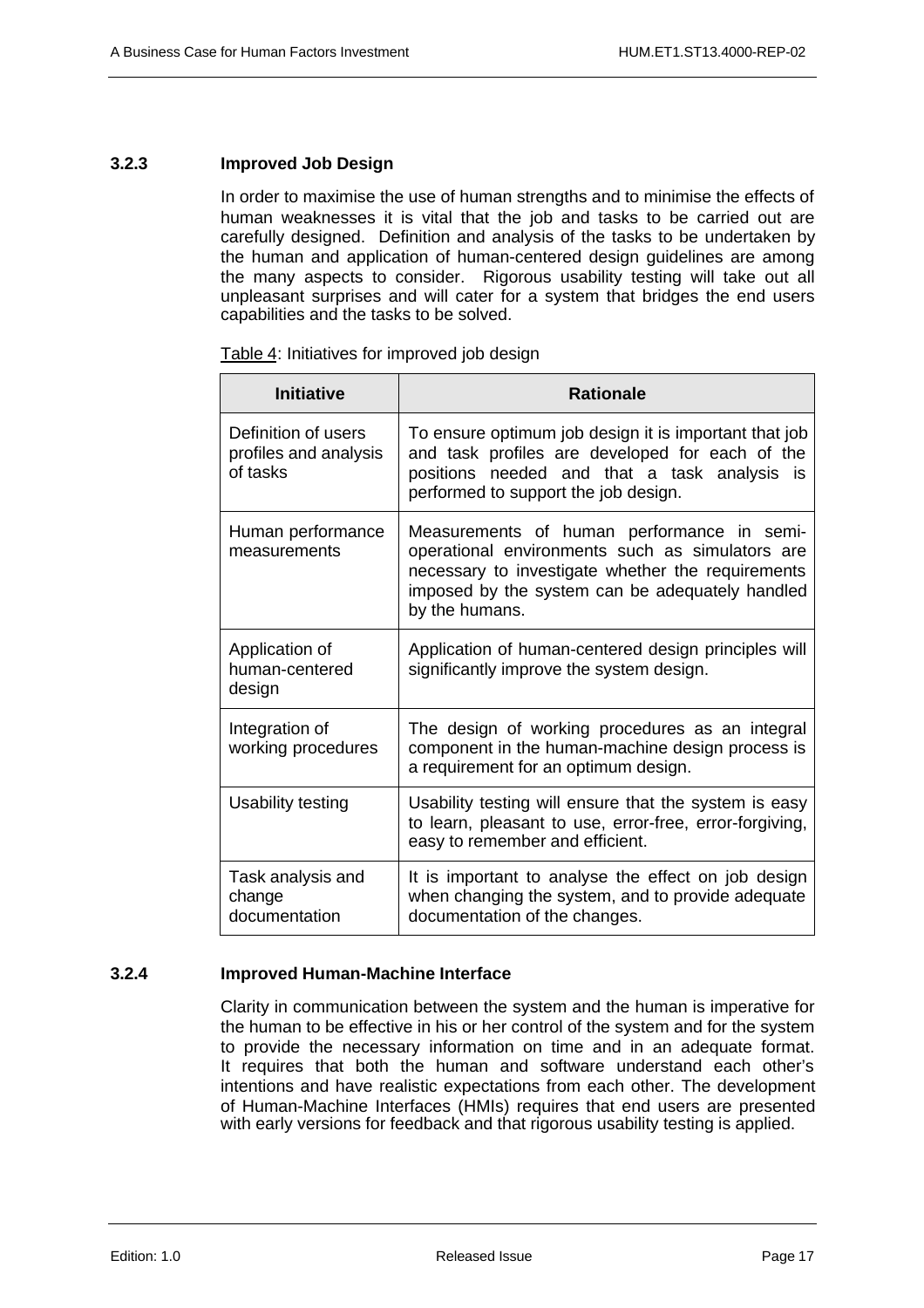Table 5: Initiatives for improved Human-Machine Interface (HMI)

| <b>Initiative</b>                          | <b>Rationale</b>                                                                                                                  |
|--------------------------------------------|-----------------------------------------------------------------------------------------------------------------------------------|
| <b>Preliminary HMI</b><br>design           | The end users need to provide feedback on early<br>HMIs to enhance design decisions and to gain their<br>acceptance of the system |
| Application of<br>human-centered<br>design | Human-centered design principles are vital in the<br>development of HMIs.                                                         |
| Usability testing                          | The usability testing of the HMI is an important<br>component in the overall usability testing of the<br>system                   |

#### **3.2.5 Improved Selection and Training**

Assuring effective human performance is something that starts long before the controller takes the seat at the working position. The recruitment, selection and training for the job are important to bring the best human resources to the scene. With the introduction of automated functions, the role of the ATCO will change, and selection and training need to take such changes into account.

Table 6: Initiatives for improved selection and training

| <b>Initiative</b>                            | <b>Rationale</b>                                                                                                                                   |
|----------------------------------------------|----------------------------------------------------------------------------------------------------------------------------------------------------|
| Preparation for<br>recruitments              | Early concern for recruitment of personnel for the<br>system and concern for their profiles will improve the<br>selection of staff for the system. |
| Training of<br>controllers for new<br>system | In the transition to a new system staff need<br>adequate training before taking up their new<br>responsibilities.                                  |

#### **3.2.6 More Effective Product Testing**

The involvement and increased reliance upon the humans in the system development will provide for a more effective product testing. The end users of the system will, if included in the process early enough for them to have a real saying in the development, provide invaluable feedback to the system developers.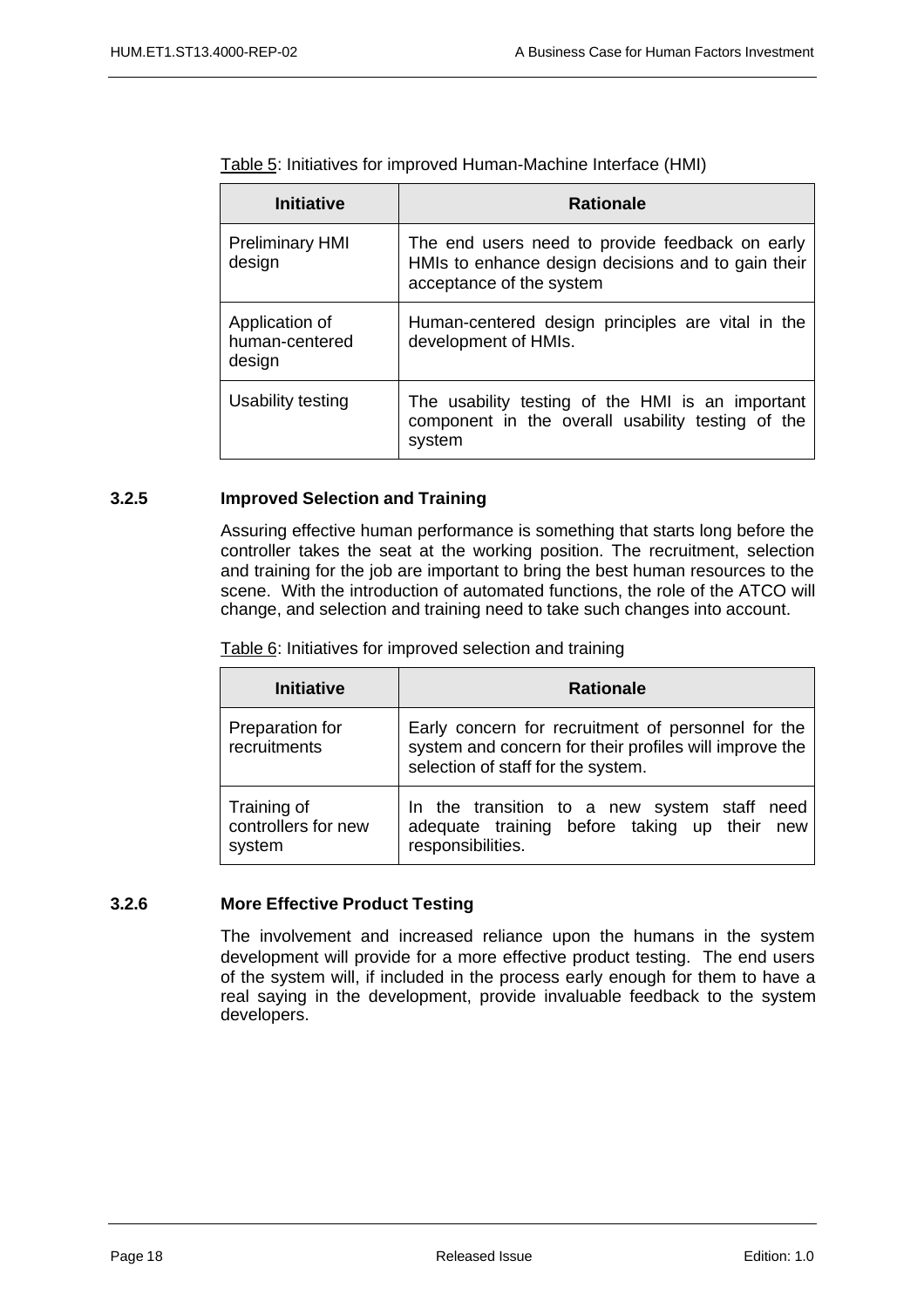#### Table 7: Initiatives for more effective product testing

| <b>Initiative</b>                                    | <b>Rationale</b>                                                                                                                                                                              |
|------------------------------------------------------|-----------------------------------------------------------------------------------------------------------------------------------------------------------------------------------------------|
| Establish feedback<br>improvement<br>mechanism       | While the users' group represents the end users in the<br>life cycle, mechanisms need to be established<br>enabling the end users themselves to provide<br>continuous feedback on the system. |
| Re-assessment of<br>humans and<br>system reliability | The re-assessment of humans and system reliability<br>when making changes to the system will ensure a<br>better testing of the joint human-machine systems<br>performance ability.            |

#### **3.2.7 More Usable System Documentation**

Concerns for the end users will be reflected in the system documentation, which will become more understandable and user-friendly, and hence will increase the effectiveness of the users and their acceptance of the system.

Table 8: Initiatives for more usable system documentation

| <b>Initiative</b>                 | <b>Rationale</b>                                                                                                                      |
|-----------------------------------|---------------------------------------------------------------------------------------------------------------------------------------|
| Specification of<br>modifications | More user-friendly documentation will increase the<br>understanding of the system among the end users<br>and enable good performance. |

#### **3.2.8 Types of Benefits**

Some of the benefits resulting from integrating human factors in the system life-cycle are directly measurable in money terms, while others are less tangible. Some have a direct impact on the effectiveness of the system, while others merely enable the improvement of additional factors in the processes.



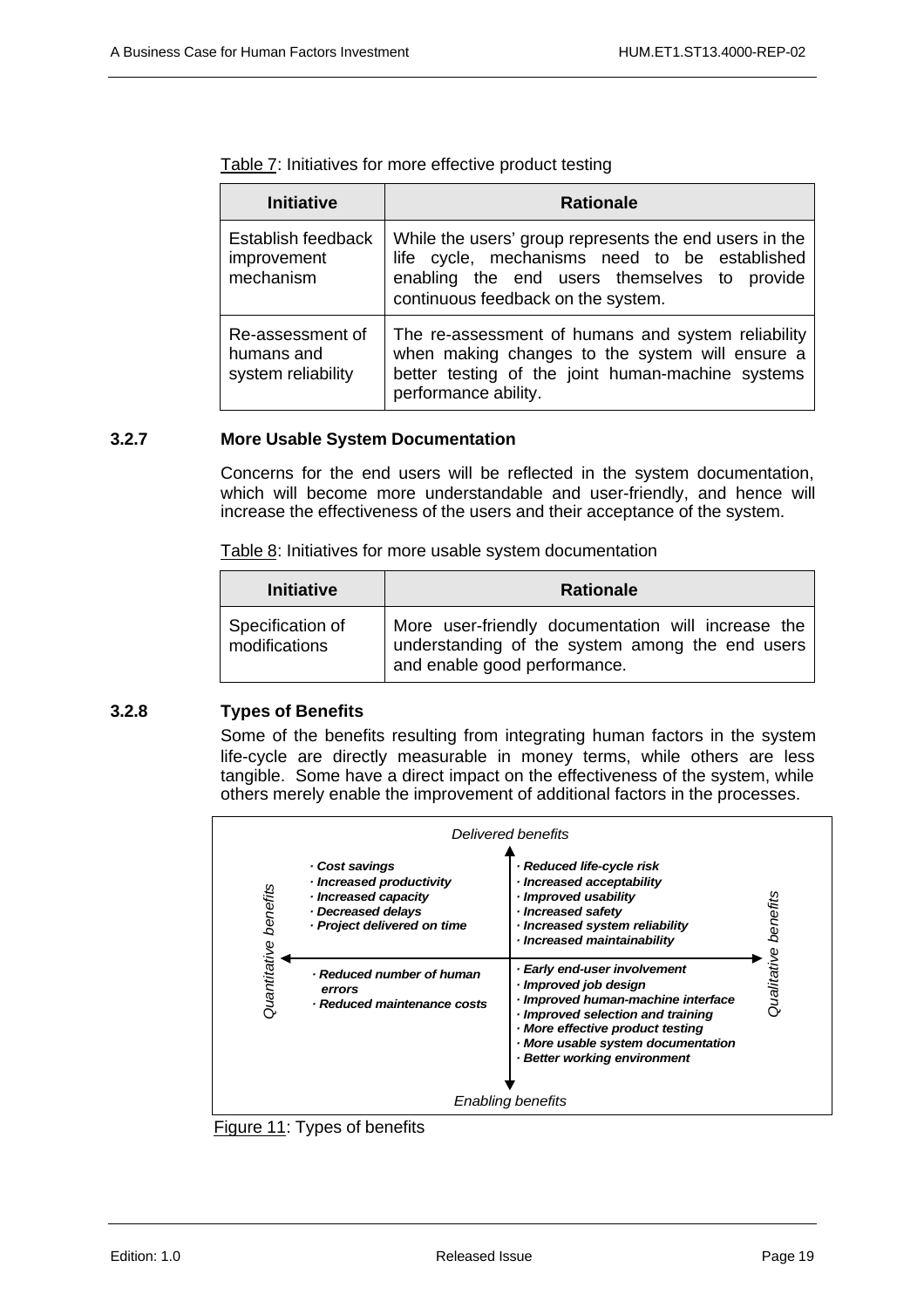#### **3.3 Adding it all up**

Integrating human factors in the system design will result in benefits on three levels:

- 1. The development cycle of the system will benefit, from its initial concept to its installation, from issues such as more effective product testing, improved training and selection, better system documentation and a product which is delivered on time and within budget. The emphasis on usability and acceptability will also ensure that the system will be up and running quickly, getting it right the first time.
- 2. At the working position level human factors integration will contribute to reduce fatigue and stress, monotony and boredom, increase job satisfaction and motivation, improve comfort and working environment, and decrease the number of human errors.
- 3. The overall system will be safer through a better utilisation of the human resources and improved system reliability.



Figure 12: Some benefits of human factors integration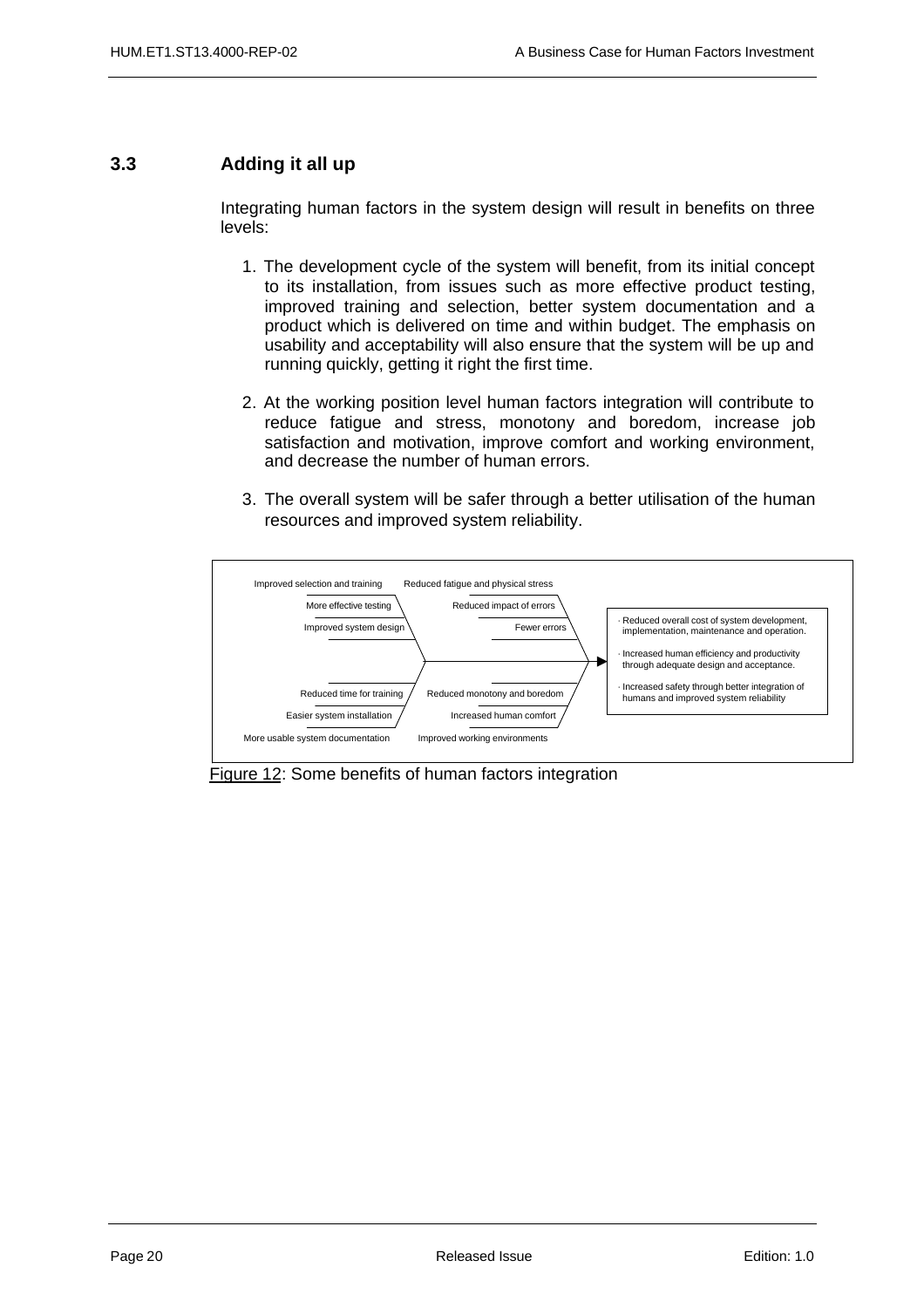#### **4. THE COST OF HUMAN FACTORS INTEGRATION**

*"There is an 'iron' law that should never be ignored. To consider Human Factors properly at the design and certification stage is costly, but the cost is paid only once. If the operator must compensate for incorrect design in his training program, the price must be paid every day. And what is worse, we can never be sure that when the chips are down, the correct response will be made."*

#### *(Wiener, 1988)*

It is generally believed that the decisions made during the first stages of a system design determine the main body (more than 70%) of a system's lifecycle cost. In an increasingly competitive world of privatised Air Traffic Services (ATS) providers and national administrations under tight budget control, it is therefore important to pay extra attention to these first steps when initiating the acquisition of a new system or when modifying an existing one.

This section will investigate some of the costs related with human factors integration. The cost items involved will not be quantified as the specific amounts depend on many factors.

#### **4.1 Life-Cycle Investments**

The integration of human factors means investments into people, processes and material. An outline of some of the investments to make is shown in Figure 13. The cost items may vary between systems.



Figure 13: Life-Cycle Cost items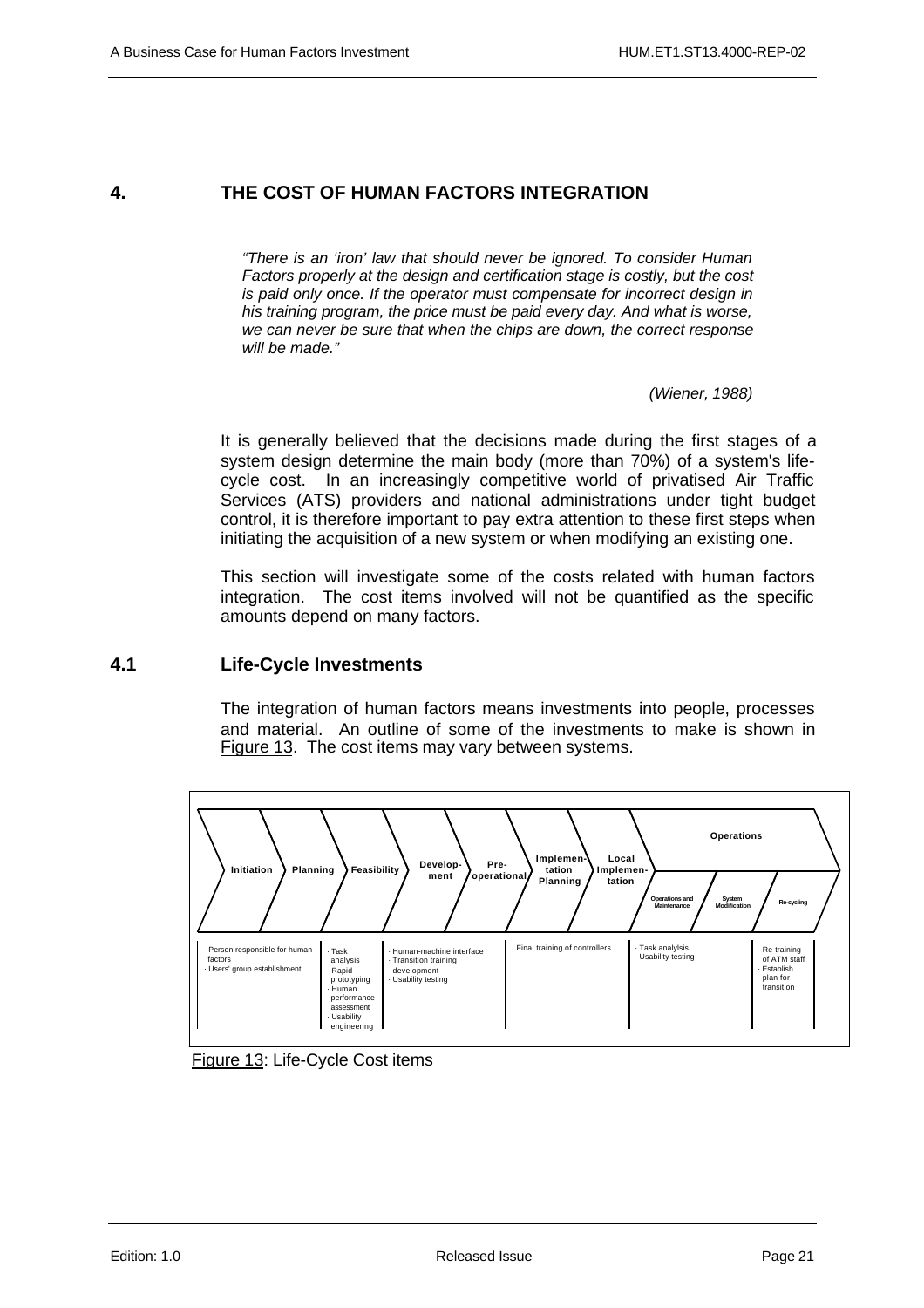#### **4.1.1 Initiation & Planning**

As the infrastructure to support the integration processes needs to be set up early, two important investments need to be undertaken. The assignment of a person responsible for human factors is a significant first step in the process. This person needs to be a human factors specialist with good qualifications and experience in applying human factors principles and methods. The establishment of a users' group is another important step. Both of these constructs need to follow the system in its entire life cycle, with the development and adaptation phases being the most intense.

Table 9: Cost items in the Initiation & Planning phase

| <b>Cost Item</b>                        | <b>Detail</b>                                                                                                       |
|-----------------------------------------|---------------------------------------------------------------------------------------------------------------------|
| Person responsible<br>for human factors | The person responsible for human factors will have<br>to be assigned for the entirety of the system life-<br>cycle. |
| Users' group                            | The users' group will have to exist for the entirety<br>of the system life-cycle.                                   |

#### **4.1.2 Feasibility**

The Feasibility will see a lot of activity as it is a very crucial stage at which a solid foundation has to be laid for the integration of human factors. Some of the important cost items are shown in Table 10*.*

Table 10: Cost items in the Feasibility phase

| <b>Cost Item</b>                | <b>Detail</b>                                                                                                                                                                                                                     |
|---------------------------------|-----------------------------------------------------------------------------------------------------------------------------------------------------------------------------------------------------------------------------------|
| Task analysis                   | To understand the tasks to perform and their<br>specific cognitive requirements a task analysis is<br>needed. Fast-time simulations can be used to<br>augment steps in the task analysis with, for<br>instance, workload indices. |
| Rapid prototyping               | Rapid prototyping provides a flexible tool to quickly<br>present a design and get feedback from involved<br>ATM staff.                                                                                                            |
| Human performance<br>assessment | In order to get a first feel of the benefits of a<br>particular design, assessment of the human<br>performance can be obtained in small-scale real-<br>time simulations.                                                          |
| Usability engineering           | Early considerations need to address the usability<br>of the system.                                                                                                                                                              |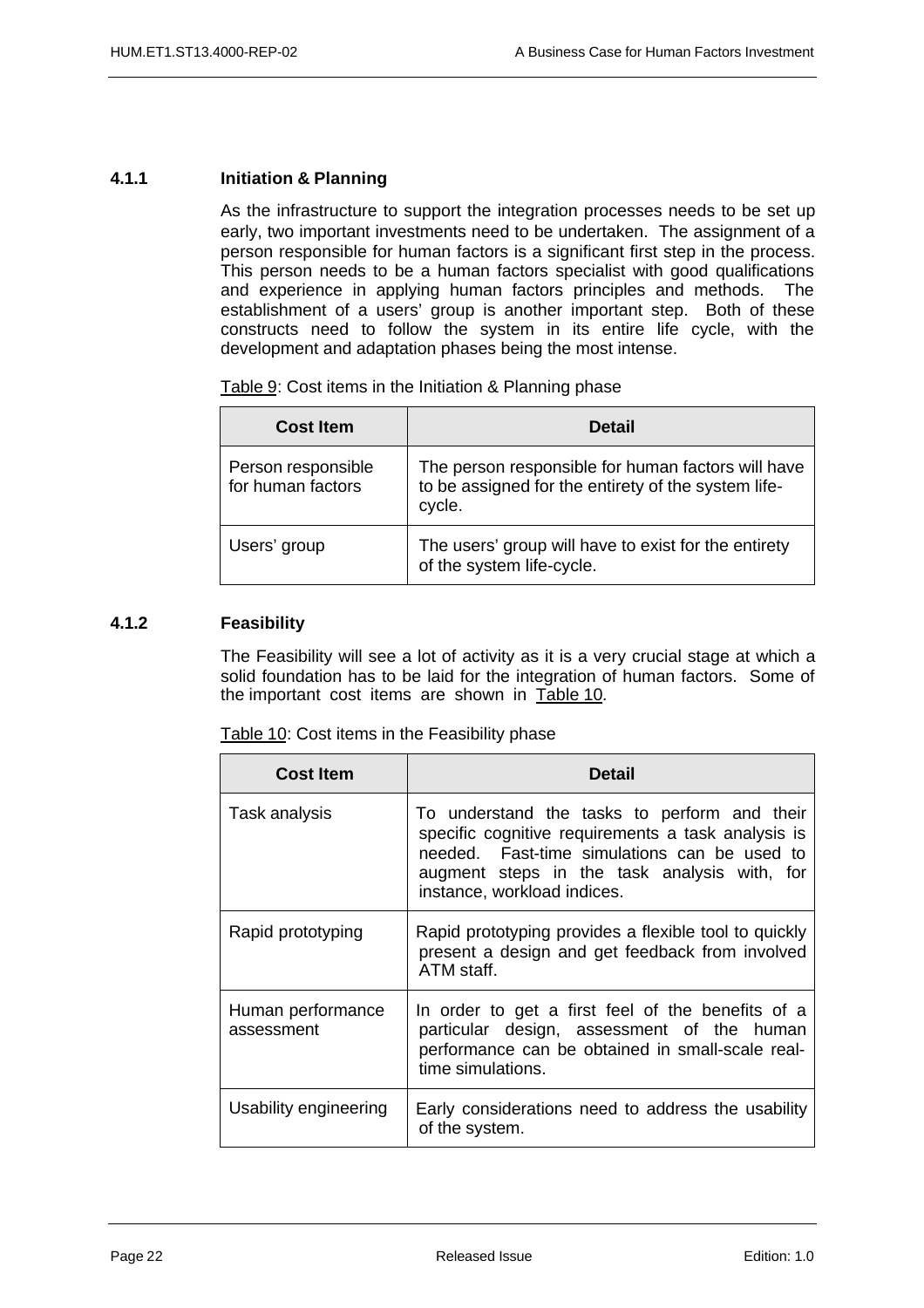#### **4.1.3 Development**

The Feasibility phase and the Development phase may blend into one using an iterative system development strategy. The human factors cost items in the Development phase may therefore closely resemble the ones in the Feasibility phase, as shown in Table 11.

Table 11: Cost items in the Development phase

| <b>Cost Item</b>                          | <b>Detail</b>                                                                                                                                     |
|-------------------------------------------|---------------------------------------------------------------------------------------------------------------------------------------------------|
| Human performance<br>assessment           | A detailed account of the human performance can<br>be obtained using, for instance, small-scale real-time<br>simulations.                         |
| <b>Transition training</b><br>development | The development of transition training for the ATM<br>staff needs to be aligned with the requirements and<br>characteristics posed by the system. |
| Usability testing                         | Thorough usability testing should iron out most of the<br>usability problems.                                                                     |

#### **4.1.4 Implementation**

The Implementation phase covering the implementation of the system should ensure that the system is implemented as per the guidelines developed during the previous phases, and that the ATM staff concerned receive their final training for the system. The staff assigned to operate the system need to receive the necessary training early enough for them to be fully qualified and up to speed when they switch to the new or modified system.

Table 12: Cost items in the Implementation phase

| <b>Cost Item</b> | <b>Detail</b>                                                                                                         |
|------------------|-----------------------------------------------------------------------------------------------------------------------|
| staff            | Final training of ATM   The ATM staff should receive the necessary training<br>enabling them to take up their duties. |

#### **4.1.5 Operations**

Modifications to a running system are inevitable. The effects on tasks and working environment need to be analysed and usability aspects need testing. In the final phase of the system life-cycle two major tasks need to be undertaken; first of all, the transition of ATM staff needs to be carefully planned and the plan needs to be communicated; secondly, the ATM staff need to receive the proper re-training to take up their new functions. This phase is the major link to a new incarnation of the system life-cycle.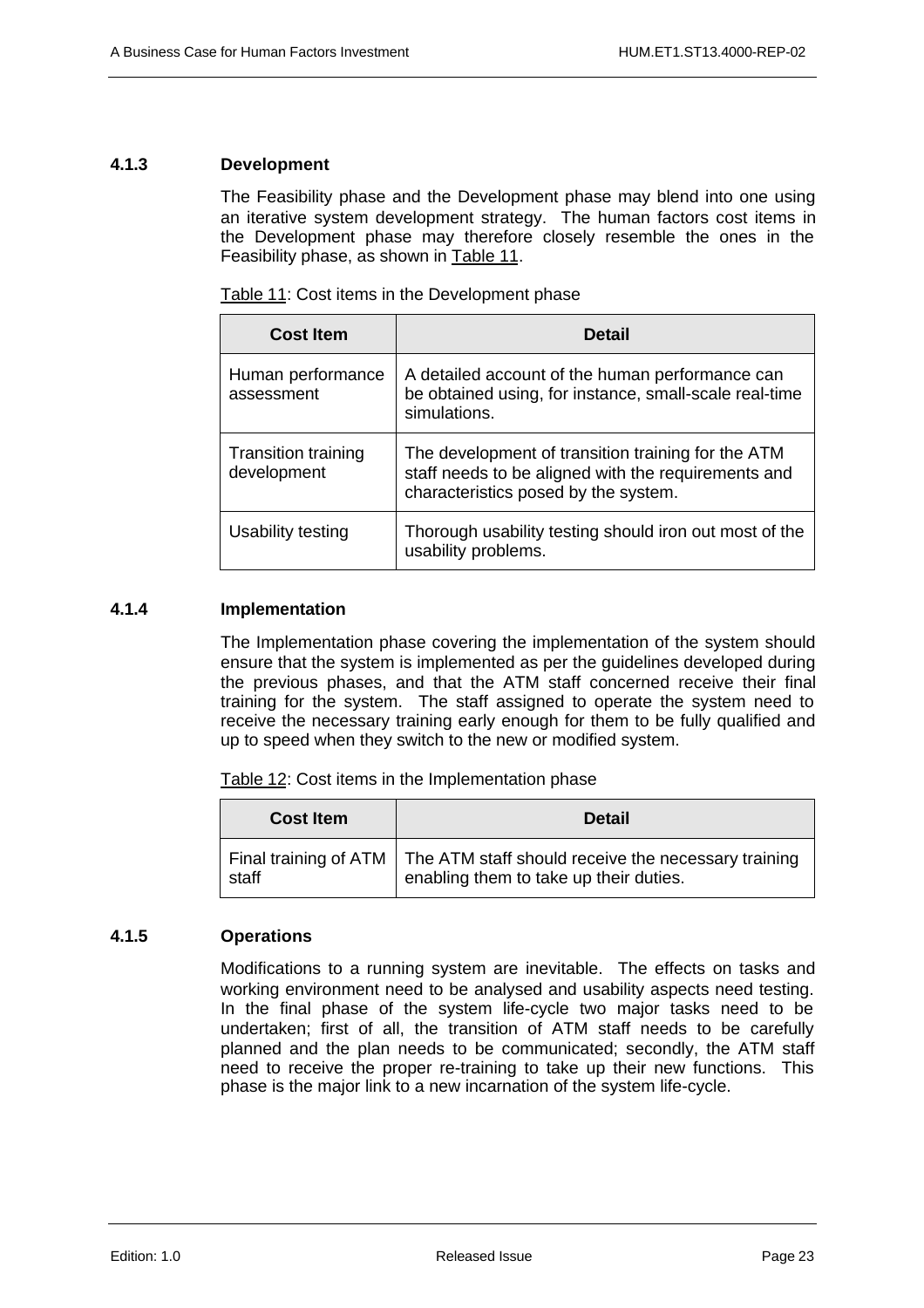| <b>Cost Item</b>         | <b>Detail</b>                                                                                                                                                                                    |
|--------------------------|--------------------------------------------------------------------------------------------------------------------------------------------------------------------------------------------------|
| Task analysis            | The impact of changes that are made to the<br>system on the tasks of ATM staff needs to be<br>analysed carefully.                                                                                |
| Usability testing        | The usability of system changes needs to be<br>tested.                                                                                                                                           |
| Transition plan          | Concern needs to be addressed to a well-planned<br>transition to a new system. The transition plan<br>needs to be communicated to all relevant parties<br>to maximise the effect and acceptance. |
| Re-training of ATM staff | The ATM staff need proper training to take up<br>their new duties.                                                                                                                               |

#### **4.2 Life-Cycle Cost Development**

Cost within the system life-cycle is typically assessed on a short-term basis, focusing on whether specific tasks should be carried out or not. The rationale is understandably to minimise the cost and to adapt to the available resources. Focusing the attention narrowly on the cost of single tasks may however unintentionally jeopardise the overall cost of developing and operating a system.

Figure 14 illustrates this aspect. The dashed curve shows how cost is generated over the life-cycle. The curve represents an instant feedback on the 'current cost' at any given point in time within the life-cycle. From this it is quite obvious that the main bulk of the system life-cycle cost is obtained during the implementation and operation phase.

On the contrary, the curve represented by the solid curve shows how cost is being decided in preceding phases and spent on beforehand - the so-called locked-in cost. The locked-in cost represents points in time at which decisions have been made about future spending. The locked-in cost is less obvious and largely neglected in the management of system development and operation despite its obvious importance.

Looking at the locked-in cost it becomes obvious that a major part of the system life-cycle cost is determined in the very early phases. It is interesting to note that 70% of the locked-in cost is generated before the Detailed Design phase which only occupies about 10% of the total system life-cycle time. This aspect only amplifies the importance of doing it right from the beginning and of making the right decisions from the early phases.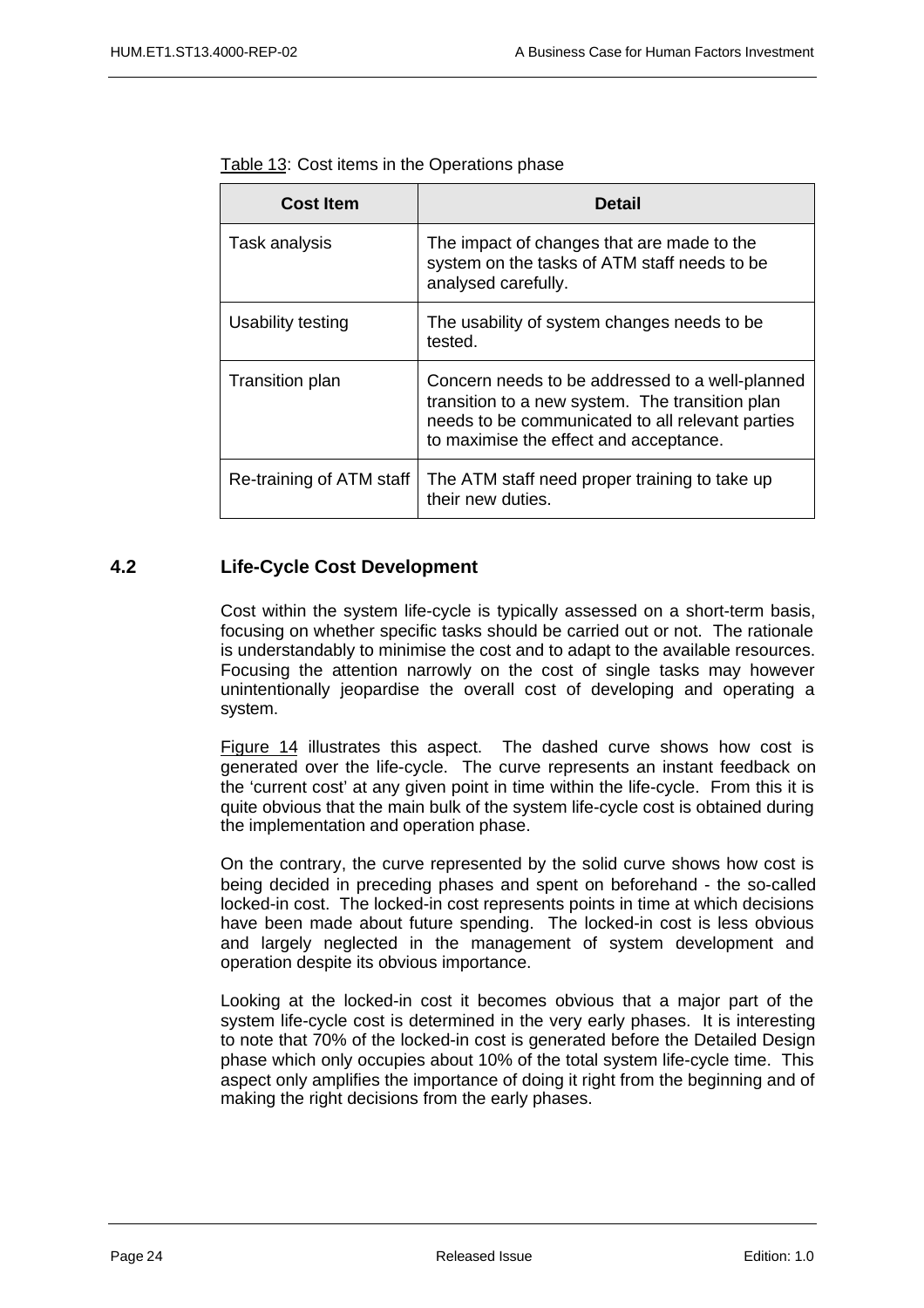

Figure 14:Life-cycle cost during the Conceptual and Preliminary Design phases (Gawron et al., 1996)

While Figure 14 illustrates the general development of cost in the life cycle, Figure 15 illustrates the effects of not getting it right the first time. The figure illustrates how the cost of changing a system design amplifies depending on the point in time when the change is introduced.

Compared to the cost of changing the design during the definition phase of the life cycle, the cost of the changes made during the development will be increased by 1,5 to 6 times. The cost of the changes made to the system, after it has been finalised and delivered to the end users, will be amplified by 60 to 100 times (Pressman, 1992).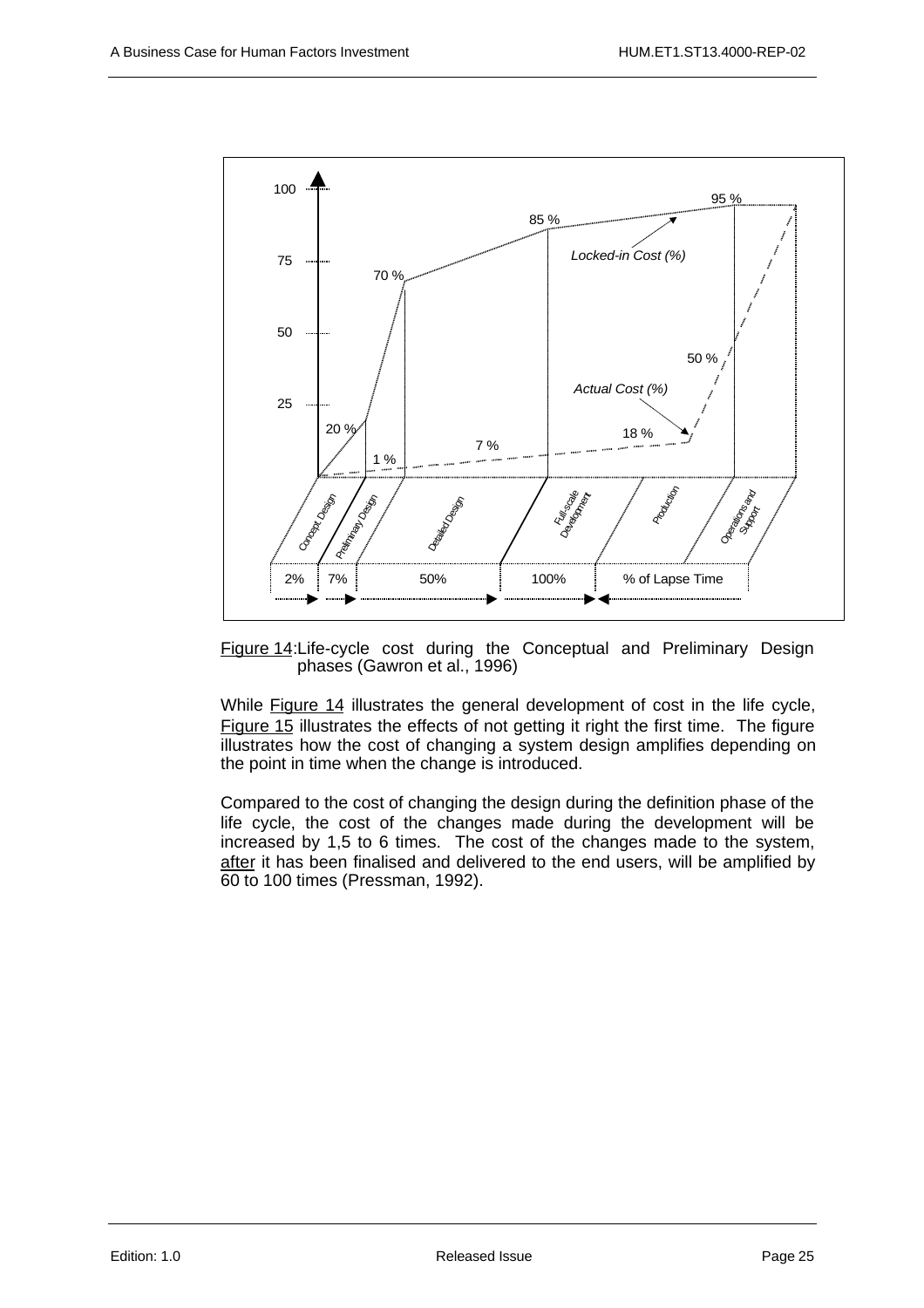

Figure 15: The amplification of design change cost

#### **4.2.1 Three Life-Cycle Strategies**

As a way of dealing with human factors in the life cycle three different strategies can be found:

- a) 'Do nothing' approach: No initiatives are taken to counter human factors problems; only when problems arise will they be addressed.
- b) 'Reactive' approach: Concern for human factors is left to the last stages of the development process.
- c) 'Proactive' approach: Problems are fixed before they occur.

The cost scenarios of the three different strategies are illustrated in Figure 16. The first ('Do nothing') approach illustrates how cost related with human performance issues will increase rapidly over the life-cycle of the system. If some concern for human performance issues is dealt with in the final stages of the development process (as shown in Figure 16 as the 'reactive' approach), the cost scenario will develop in a less aggressive yet increasing manner.

However, if an early awareness to the human factors and human performance issues is introduced in a proactive manner (shown in Figure 16 as strategy c), the cost will develop in a rather different manner. The figure does not only illustrate how cost is higher compared to the other approaches due to the investments made early in the process, but it also shows how the early anticipation of problems takes the air out of later and more expensive problems.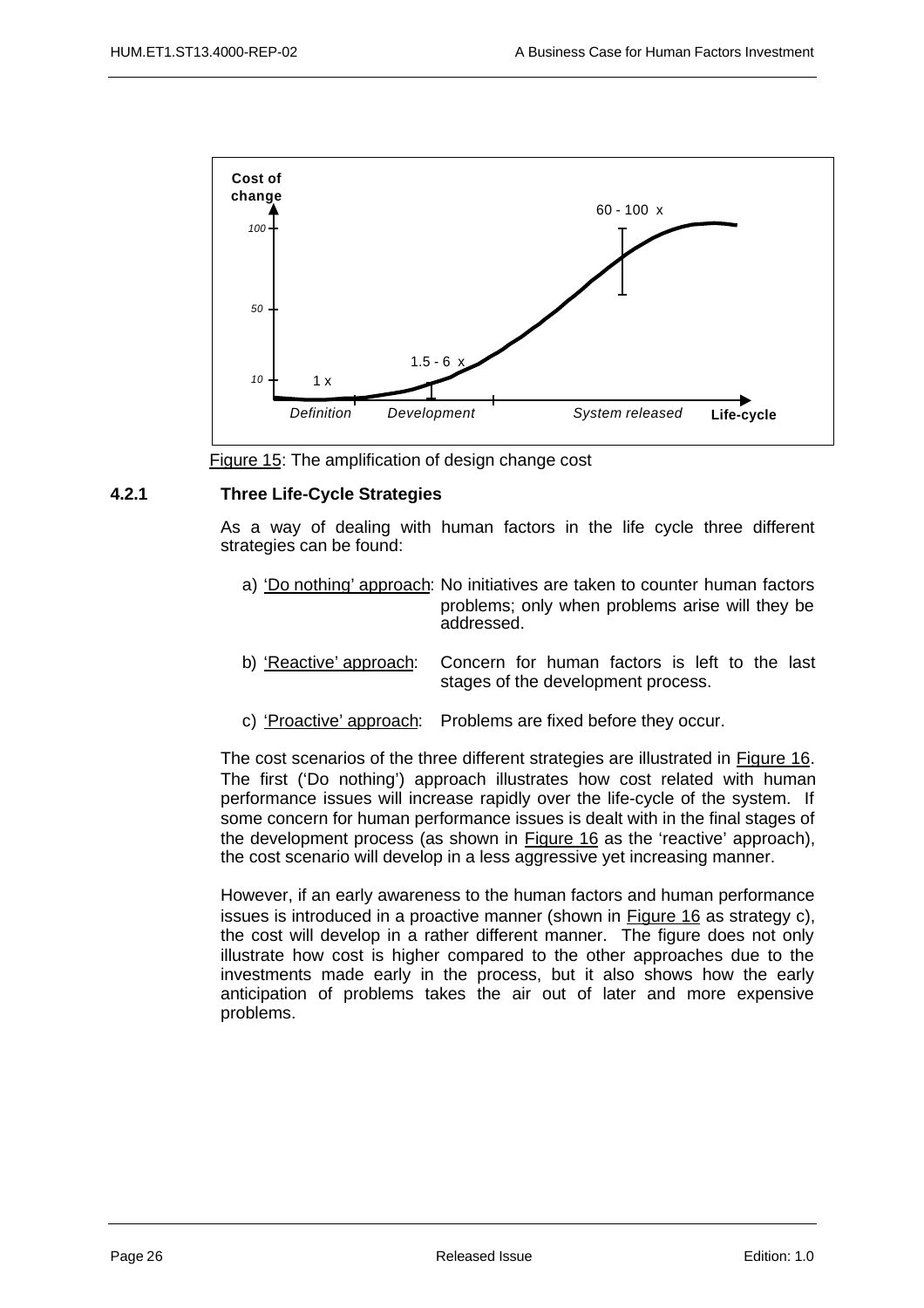

Figure 16: Cost scenarios of three different life-cycle strategies

The reluctance to provide the necessary resources to embark on a proactive approach is probably based on the notion that it is better to wait and see where the problems occur and then intervene. While this strategy may, apparently, save some money, especially when the system is being developed, experience shows that the bill will have to be paid later ... with interests.

Unless human factors are emphasised as an important part of the requirements for a new or adapted system, contractors bidding for the contract are likely to leave them out to save cost (and therefore increase the likelihood of winning the contract). Therefore, the requirements from any system development or from making changes to an existing system need to address human factors specifically.

In summary, we can make the following observations:

- $\cdot$  70% of cost is determined in the first 10% of the project:
- $\bullet$  It is more cost-effective (60 to 100 times) to change the design of a system at the initial phases of development than to do it once the system has been built and is in operation.

To put it briefly, it is a matter of either paying up front for detecting and resolving the problems - or paying more later, which by all accounts, will be significantly more costly.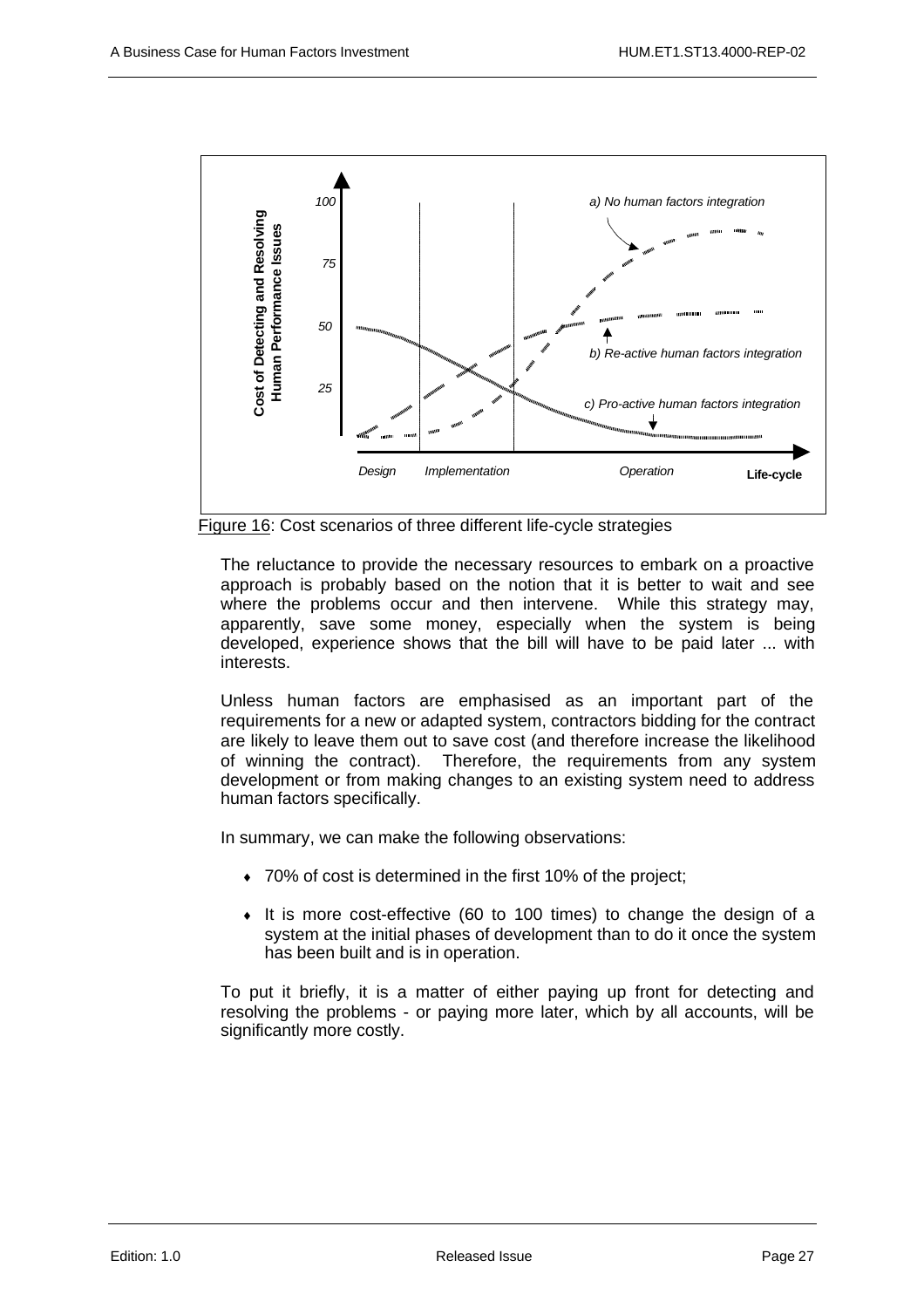Page intentionally left blank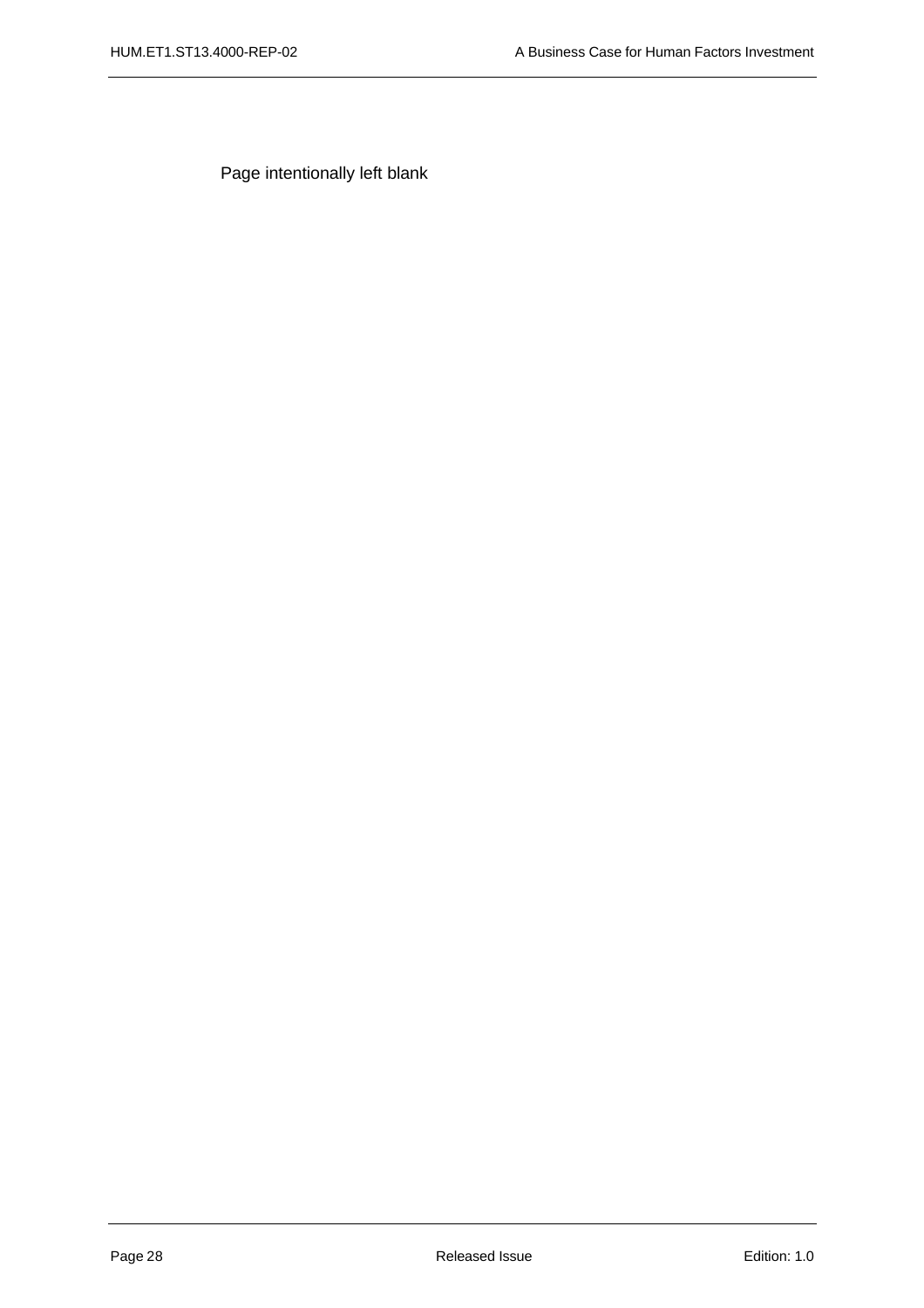#### **ANNEX: MANPOWER ESTIMATIONS**

It is difficult to provide cost estimates as no two projects are exactly alike. Some experience has been obtained through usability engineering projects, where software products are brought through the same integration and validation process as advocated in this report. Table 14 gives an overview of cost/benefit aspects of the methods. It gives a rough estimate of the duration of the users validation process for three different users validation scenarios:

- Small users validation process: detecting deficiencies in a single design,
- Medium users validation process: comparing three designs,
- Extensive users validation process: repeated user validation at different stages in the development process.

The table describes whether additional cost is incurred by subjects or material needed for performing the users validation. Finally, the reliability of measurements is shown in the far-right columns.

The table refers to methods that are not covered in this module. Details can be found in Melchior et al. (1996).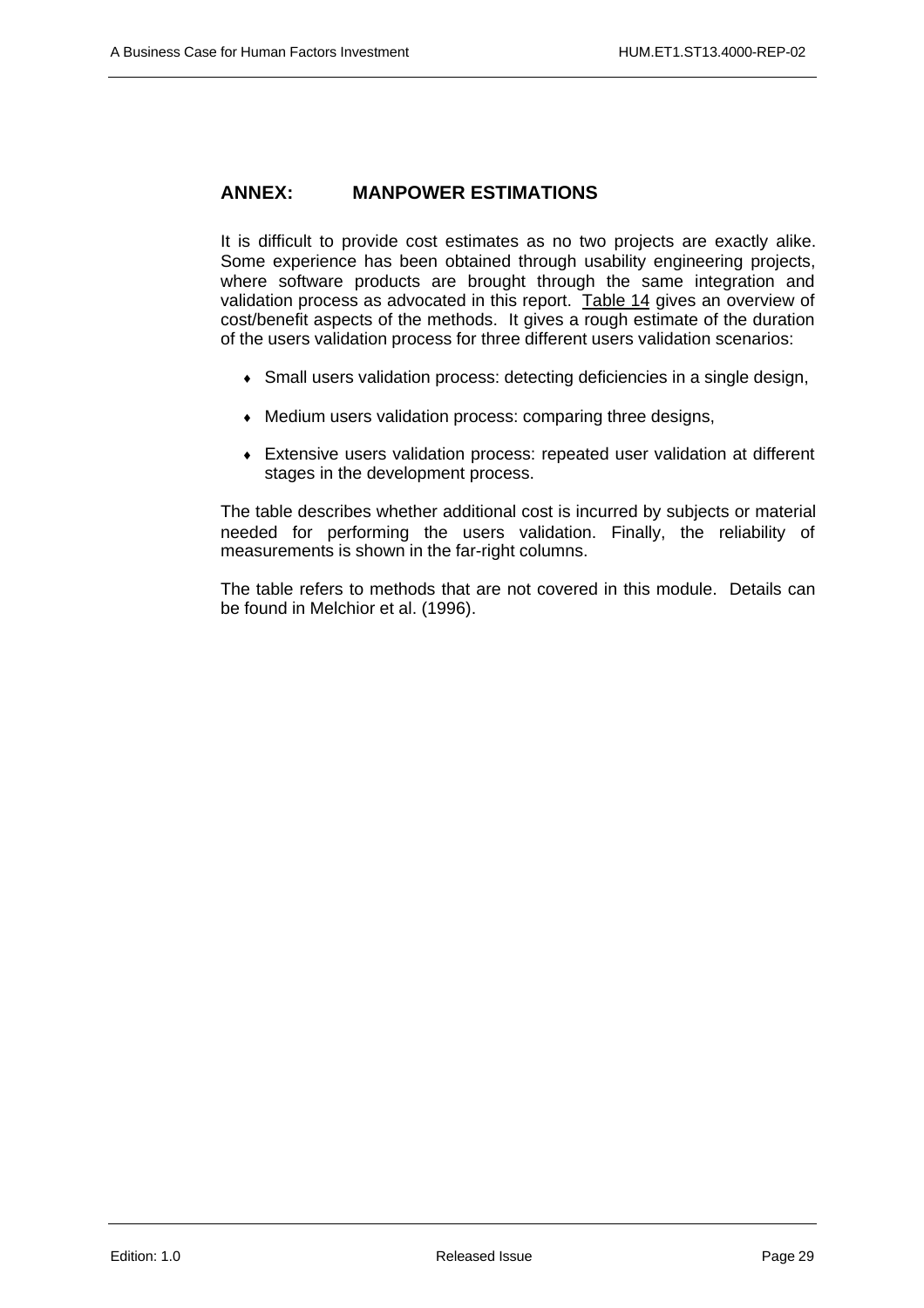|                                  |                                      | Cost of<br><b>Evaluation</b><br>(man-days)<br>for Project<br><b>Size</b> |                |                         | <b>Additional Cost</b>  |                    |                   |                  |                         | <b>Reliability of</b><br><b>Measurements</b> |                    |                           |                    |
|----------------------------------|--------------------------------------|--------------------------------------------------------------------------|----------------|-------------------------|-------------------------|--------------------|-------------------|------------------|-------------------------|----------------------------------------------|--------------------|---------------------------|--------------------|
| <b>Cluster</b>                   | <b>Method</b>                        | Small                                                                    | Medium         | Extensive               | Subjects required       | High material cost | Low material cost | No material cost | Training (in man-days)  | High reliability                             | Medium reliability | Low reliability           | Not known          |
| <b>Task Analysis</b>             | <b>TAFEI</b>                         | 10                                                                       | 20             | 30                      |                         |                    |                   | $\mathbf{x}$     | 1                       |                                              |                    | $\boldsymbol{\mathsf{x}}$ |                    |
| Checklists for users             | Software checker                     | 1                                                                        | $\mathbf{2}$   | $\overline{\mathbf{3}}$ |                         |                    |                   | $\mathbf{x}$     | $\overline{1}$          |                                              | x                  |                           |                    |
| interface quality                | Ravden & Johnson                     | $\mathbf 2$                                                              | 4              | 6                       |                         |                    | x                 |                  | $\overline{2}$          |                                              | X                  |                           |                    |
|                                  | EVADIS II                            | 3                                                                        | 6              | 9                       |                         |                    |                   | X                | $\overline{2}$          |                                              | X                  |                           |                    |
|                                  | Ergonomie-Prüfer                     | 1                                                                        | $\mathbf{2}$   | 3                       | x                       |                    |                   | x                | 1                       |                                              | X                  |                           |                    |
| Usability                        | Heuristic evaluation                 | $\overline{2}$                                                           | 4              | 4                       |                         |                    |                   | X                | 1                       |                                              | X                  |                           |                    |
| <b>Inspection Methods</b>        | Pluralistic usability<br>walkthrough | 4                                                                        | 6              | 6                       |                         |                    |                   | x                | 1                       |                                              |                    |                           | x                  |
|                                  | Inspection and design review         | 4                                                                        | 6              | 6                       |                         |                    |                   | X                | 1                       |                                              |                    |                           | x                  |
|                                  | Cognitive walkthrough                | 4                                                                        | 6              | 6                       |                         |                    |                   | x                | 1                       |                                              |                    |                           | x                  |
|                                  | Formal usability inspection          | 4                                                                        | 6              | 6                       |                         |                    |                   | x                | 1                       |                                              |                    |                           | x                  |
| Questionnaires for the           | <b>SUMI</b>                          | 1                                                                        | 3              | 3                       | x                       |                    |                   | x                | $\mathbf 2$             | x                                            |                    |                           |                    |
| evaluation of subject<br>factors | QUIS                                 | 1                                                                        | 3              | 3                       | $\mathbf{x}$            |                    | x                 |                  | 1                       |                                              | X                  |                           |                    |
| Cognitive Workload               | <b>SMEQ</b>                          | $\overline{2}$                                                           | 6              | 6                       | $\pmb{\mathsf{x}}$      |                    |                   | x                | 1                       |                                              | x                  |                           |                    |
| Questionnaires                   | MCH                                  | 1                                                                        | 2              | 3                       | x                       |                    |                   | x                | $\overline{\mathbf{1}}$ |                                              | X                  |                           |                    |
|                                  | <b>SWORD</b>                         | $\overline{2}$                                                           | 4              | 6                       | x                       |                    |                   | X                | 5                       |                                              | X                  |                           |                    |
|                                  | <b>SWAT</b>                          | 1                                                                        | 2              | 3                       | x                       |                    | x                 |                  | 1                       |                                              | X                  |                           |                    |
|                                  | <b>NASA TLX</b>                      | 1                                                                        | $\overline{2}$ | 3                       | $\mathbf{x}$            |                    |                   | $\mathbf{x}$     | 1                       |                                              | X                  |                           |                    |
|                                  | NASA RTLX                            | 1                                                                        | $\overline{2}$ | 3                       | $\mathbf{x}$            |                    |                   | X                | 1                       |                                              | X                  |                           |                    |
| Performance tests                | <b>DRUM</b>                          | 20                                                                       | 60             | 50                      | X                       |                    | x                 |                  | 5                       | x                                            |                    |                           |                    |
|                                  | Learning time measurement            | 50                                                                       | 70             | 90                      | X                       | X                  |                   |                  | 5                       |                                              | X                  |                           |                    |
| Physiological measures           | <b>EMG</b>                           | 30                                                                       | 60             | 90                      | x                       |                    | x                 |                  | 20                      |                                              | X                  |                           |                    |
| of workload and stress           | <b>EDA</b>                           | 30                                                                       | 60             | 90                      | x                       |                    | x                 |                  | 30                      |                                              | X                  |                           |                    |
|                                  | <b>EOG</b>                           | 30                                                                       | 60             | 90                      | X                       |                    | x                 |                  | 10                      |                                              | X                  |                           |                    |
|                                  | Cardiac activity                     | 30                                                                       | 60             | 90                      | X                       |                    | x                 |                  | 3                       |                                              | X                  |                           |                    |
| Analytical evaluation            | SANe                                 | 5                                                                        | 10             | 10                      |                         |                    | x                 |                  | 5                       | $\mathbf{x}$                                 |                    |                           |                    |
| <b>Methods</b>                   | <b>ORACLE</b>                        | 5                                                                        | 10             | 15                      |                         |                    | x                 |                  | 5                       | x                                            |                    |                           |                    |
|                                  | Screen analyser                      | $\mathbf 2$                                                              | 4              | 6                       |                         |                    | x                 |                  | 1<br>10                 | $\pmb{\mathsf{x}}$                           |                    |                           |                    |
|                                  | <b>GOMS</b><br>Focus Group           | 10<br>5                                                                  | 20<br>5        | 30<br>8                 |                         |                    | x                 |                  | $\overline{2}$          |                                              |                    |                           | x                  |
| Informal approaches              | Interview                            | 10                                                                       | 10             | 30                      | X                       |                    |                   | X<br>x           | $\overline{2}$          |                                              |                    |                           | x<br>$\mathbf{x}$  |
|                                  | Questionnaires                       | 5                                                                        | 8              | 10                      | $\pmb{\mathsf{x}}$<br>X |                    |                   | X                | 0                       |                                              |                    |                           | $\pmb{\mathsf{x}}$ |
|                                  | Thinking aloud                       | 15                                                                       | 30             | 60                      | X                       |                    |                   | X                | $\overline{5}$          |                                              | X                  |                           |                    |
|                                  | Co-discovery                         | 15                                                                       | 30             | 60                      | X                       |                    | X                 |                  | 5                       |                                              | X                  |                           |                    |
|                                  |                                      |                                                                          |                |                         |                         |                    |                   |                  |                         |                                              |                    |                           |                    |

Table 14: Estimation of the cost/benefit of applying a method for users validation (Melchior et al., 1996)

*Note*: *Small = Detecting deficiencies in a single design*

*Medium = Comparing three designs*

*process*

*Extensive = Repeated evaluation at different stages of the design*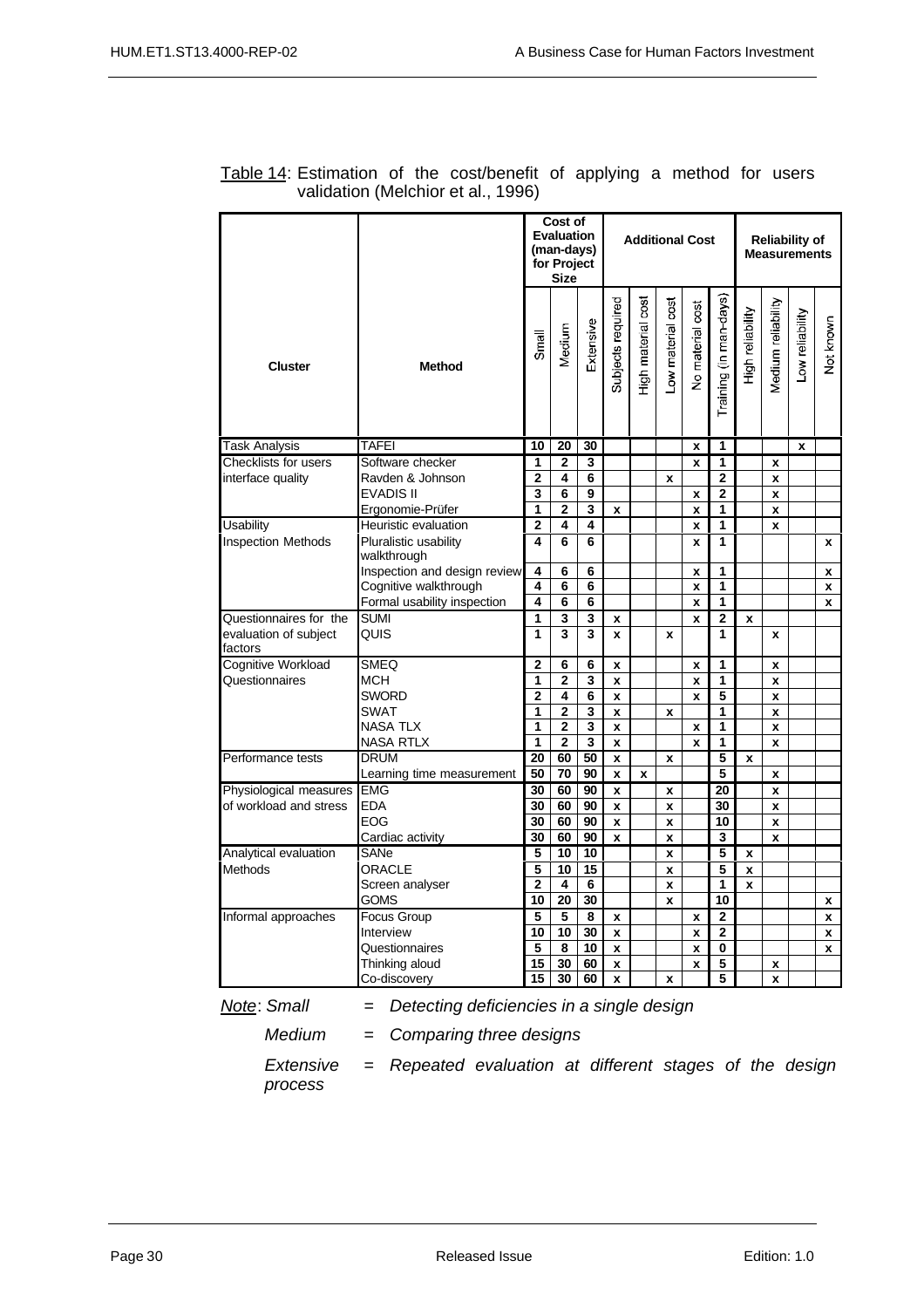### **REFERENCES**

Bias, R. G., Mayhew, D. J. (1994). *Cost-Justifying Usability.* Academic Press.

- Boehm, B. (1981). *Software Engineering Economics*. Prentice-Hall.
- Boehm, B. W. (1988). A Spiral Model of Software Development and Enhancement. *IEEE Computer* 21(2): 61 – 72.
- Brooks, F. P., Jr. (1987). No silver bullet essence and accidents of software engineering. *IEEE Computer* 20(4): 10 – 19.
- Cardosi, K. M., Murphy, E. D. (Eds.) (1995). Human Factors in Design and Evaluation of Air Traffic Control Systems. U. S Department of Transportation, Federal Aviation Administration. DOT/FAA/RD-95/3. DOT-VNTSC-FAA-95-3.
- Del Balzo, J. M. (1993). Speech to the ICAO Flight Safety/Human Factors Conference. Reprinted in D. Beringer (Ed.) *The Flyer*, June newsletter of the Aerospace Systems Technical Group of the Human Factors and Ergonomics Society, 2-3.
- EATCHIP Human Resources Team (1998a). *Human Factors Module Human Factors in the Development of Air Traffic Management Systems.* (HUM.ET1.ST13.4000-REP-01). Brussels: EUROCONTROL.
- EATCHIP Management Support (1998b). *EATCHIP Management Handbook.* Brussels: EUROCONTROL.
- Edwards, E. (1972). Man and Machine: Systems for Safety. In proceedings of the BALPA Technical Symposium, London.
- Gawron, V. J., Dennison, T. W. and Biferno, M. A. (1996). Mockups, Physical and Electronic Human Models, and Simulations. In: O'Brien, T. G, Charlatan, S. G. (Eds.) *Handbook of Human Factors Testing and Evaluation.* Lawrence Erlbaum Associates, Publishers, Mahwah, New Jersey.
- Haynes, C. (1996). *Software Engineering for Usability: Integration of human factors for user interfaces into the software development life cycle*. Human Computer Interactions, http://www.crim.ca/hci/indiv/hayne\_seu/SE\_for\_usability.html.
- ICAO. (1989). *Human Factors Digest No. 1.* International Civil Aviation Organization, Montreal, Canada. Circular 216-AN/131.
- ICAO. (1998). Working Paper on Agenda Item 6 at ICAO World Wide CNS/ATM Systems Implementation Conference. Rio de Janeiro, 11 - 15 May 1998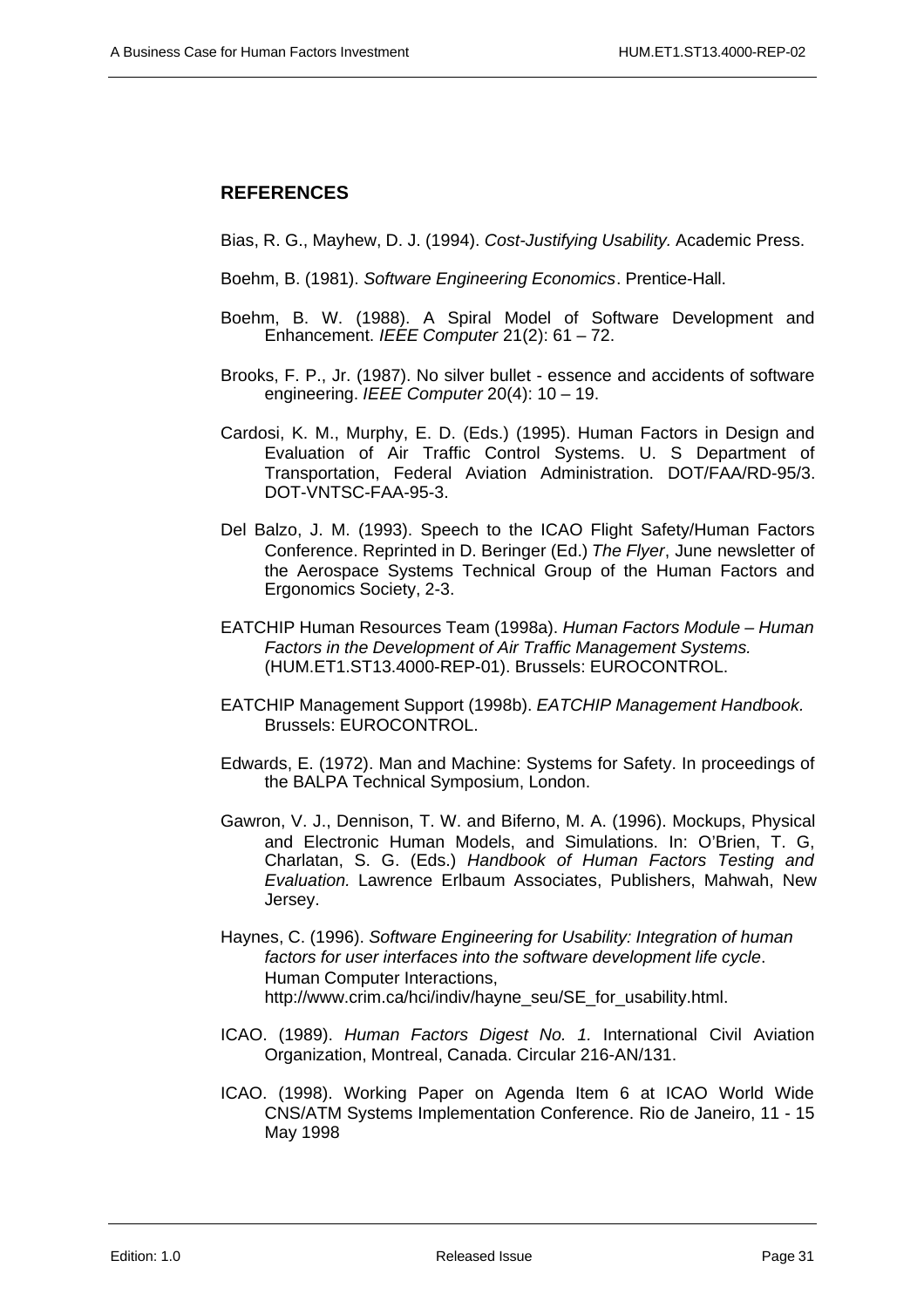- Kirwan, B., Evans, A., Donohoe, L., Kilner, A., Lamoureux, T., Atkinson, T. and Mackendrick, H. (1997). Human Factors in the ATM System Design Life Cycle. In proceedings of *EUROCONTROL/FAA ATM R & D Seminar*, 16-20 June, 1997, Bretigny, France.
- Mantei, M. M. And T. J. Teorey (1988). Cost/benefit analysis for incorporating human factors in the software life-cycle. *Communications of the ACM* 31: 428 - 439.
- Melchior, E.-M., Bösser, T., Meder, S., Koch, A. Schnitzler, F. (1996). *Usability Study - Handbook for practical usability engineering in IE projects.* ECSC-EC-EAEC Brussels-Luxembourg 1996.
- Mitchell, C. M., Van Balen, P. M. and Moe, K. (Eds.) (1983). *Human Factors Considerations in Systems Design.* Nasa Conference Publication 2246, p. 17 - 20.
- Pressman, R. S. (1992). *Software Engineering: A Practitioner's Approach*. McGraw-Hill, New York.
- Royce, W. W. (1970). Managing Development of Large Software Systems: Concepts and Techniques. In: *Proceedings WESCON,* August. Also available in Proceedings ICSE 9, Computer Society Press, 1987.
- Wiener, E. L. (1988). Management of Human error by Design. In: *Human Error Avoidance Techniques Conference Proceedings*, Society of Automotive Engineers, Inc.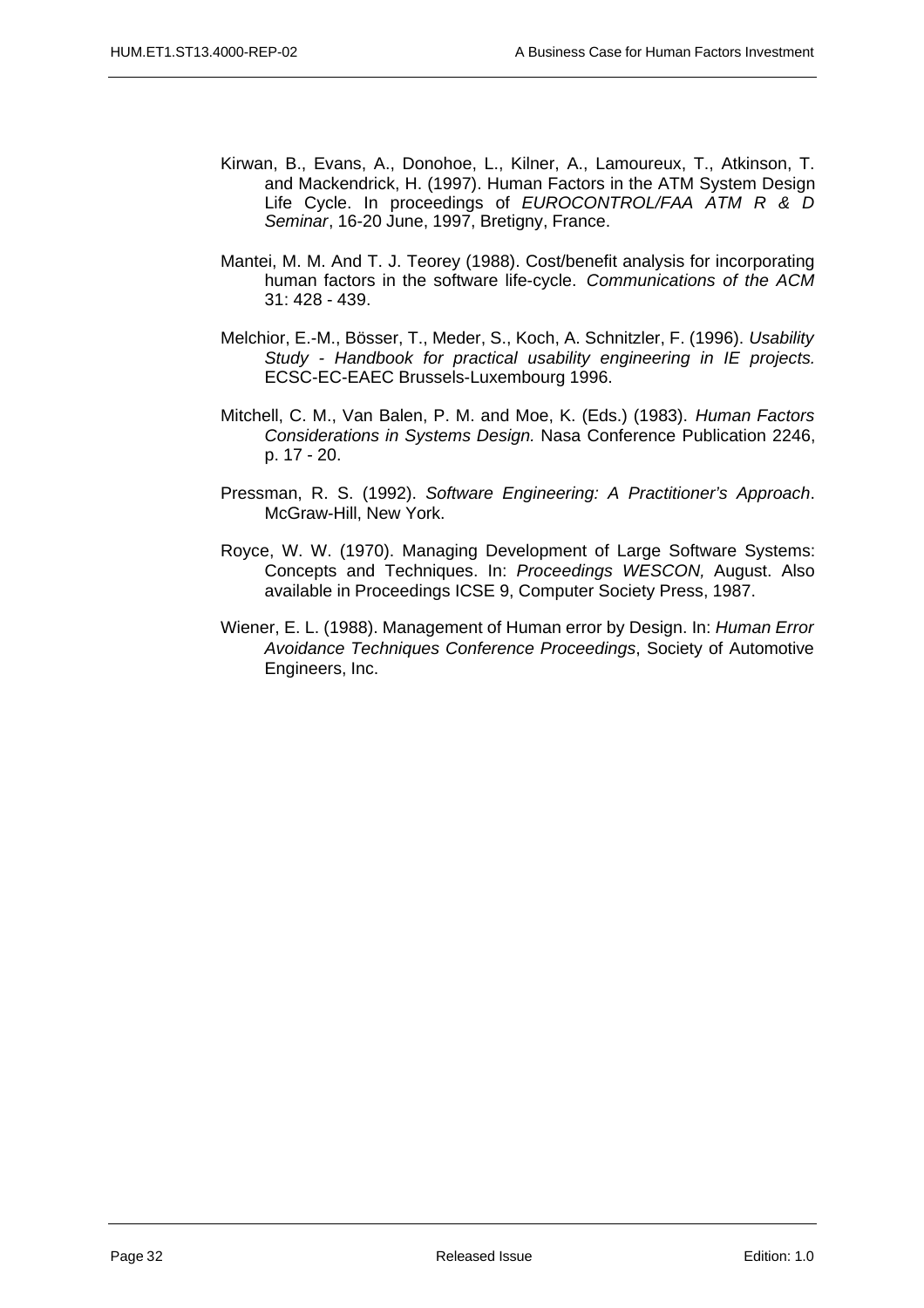#### **GLOSSARY**

For the purposes of this document, the following glossary of terms shall apply:

**Acceptability:** The acceptance of the system means whether the humans coming into contact with the system accept its existence and the way in which it operates.

**Cost-Benefit Analysis:** An objective study in which the cost and benefits of a particular project's option are fully quantified in economic terms, taking full account of the times at which cost is paid and benefits accrue.

**Human factors:** Multi-disciplinary area in which knowledge about people at work is compiled and generated, and applied to the functional relationships between people, tasks, technologies and environment, in order to produce safe and efficient human performance.

**Human factors engineering:** Discipline that applies knowledge of human capabilities and limitations to the design of technological systems.

**Human factors plan:** Plan for the integration of human factors in the system life-cycle.

**Human factors specialist:** The term 'human factors specialist' is used widely and should be considered with caution, as there is no protection on this title. A human factors specialist usually has one of the following backgrounds:

- a degree in industrial psychology or cognitive psychology and some practical experience of human factors application;
- an engineering degree with some additional study in industrial or cognitive psychology and some practical experience of human factors application;
- an operational background with additional human factors training, and some practical experience.

**Human performance:** The extent to which goals for speed, accuracy, quality and other criteria are met by people functioning in work environments.

**System life-cycle:** The phases a system goes through from initial concept to detailed design and implementation to installation, operation and eventually de-commissioning.

**Usability:** Applies to systems. Means whether a system is easy to learn, pleasant to use, error-free and error-forgiving, easy to remember and efficient.

**Usability engineering:** Comprises a number of methods and techniques to improve a systems usability.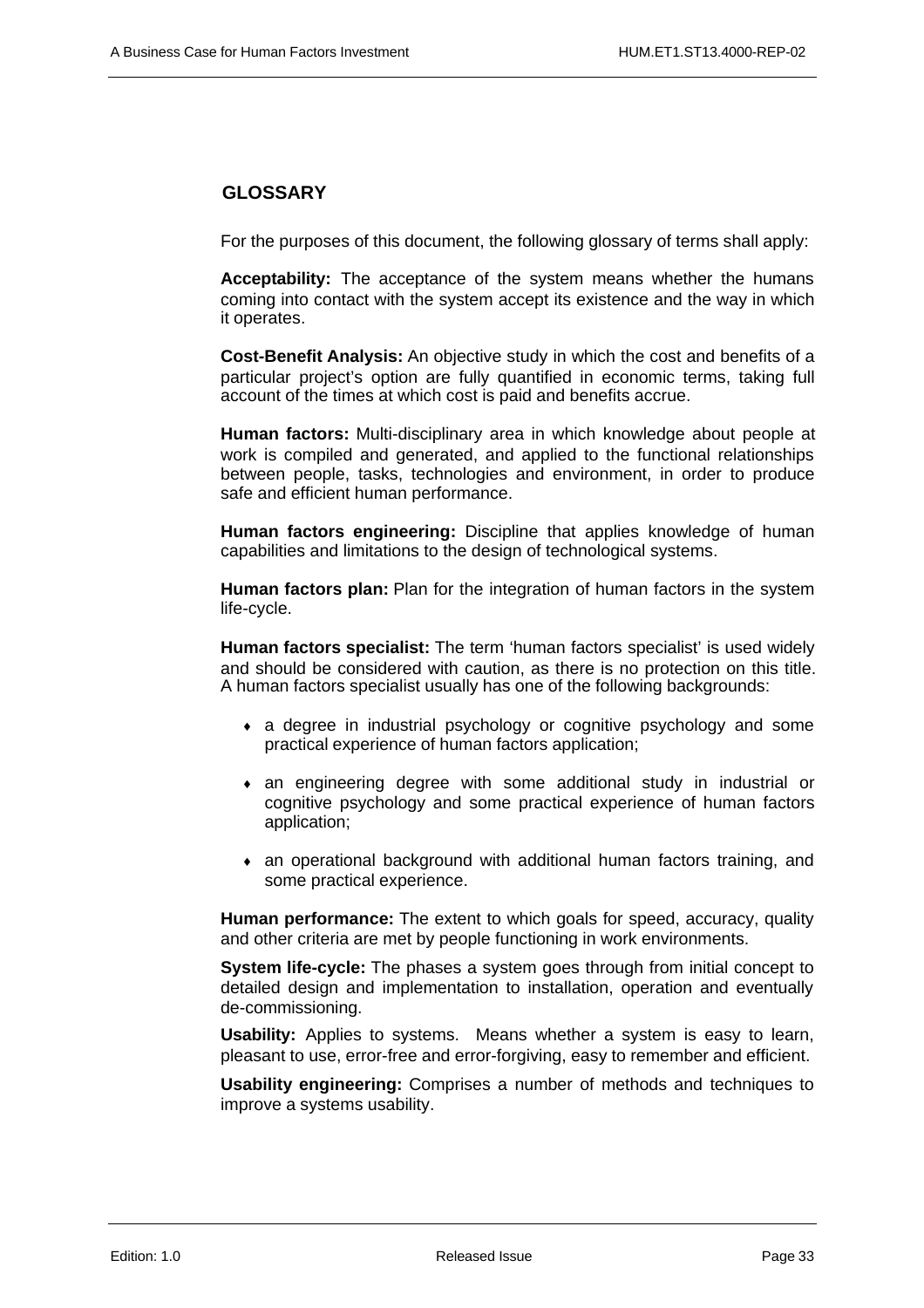Page intentionally left blank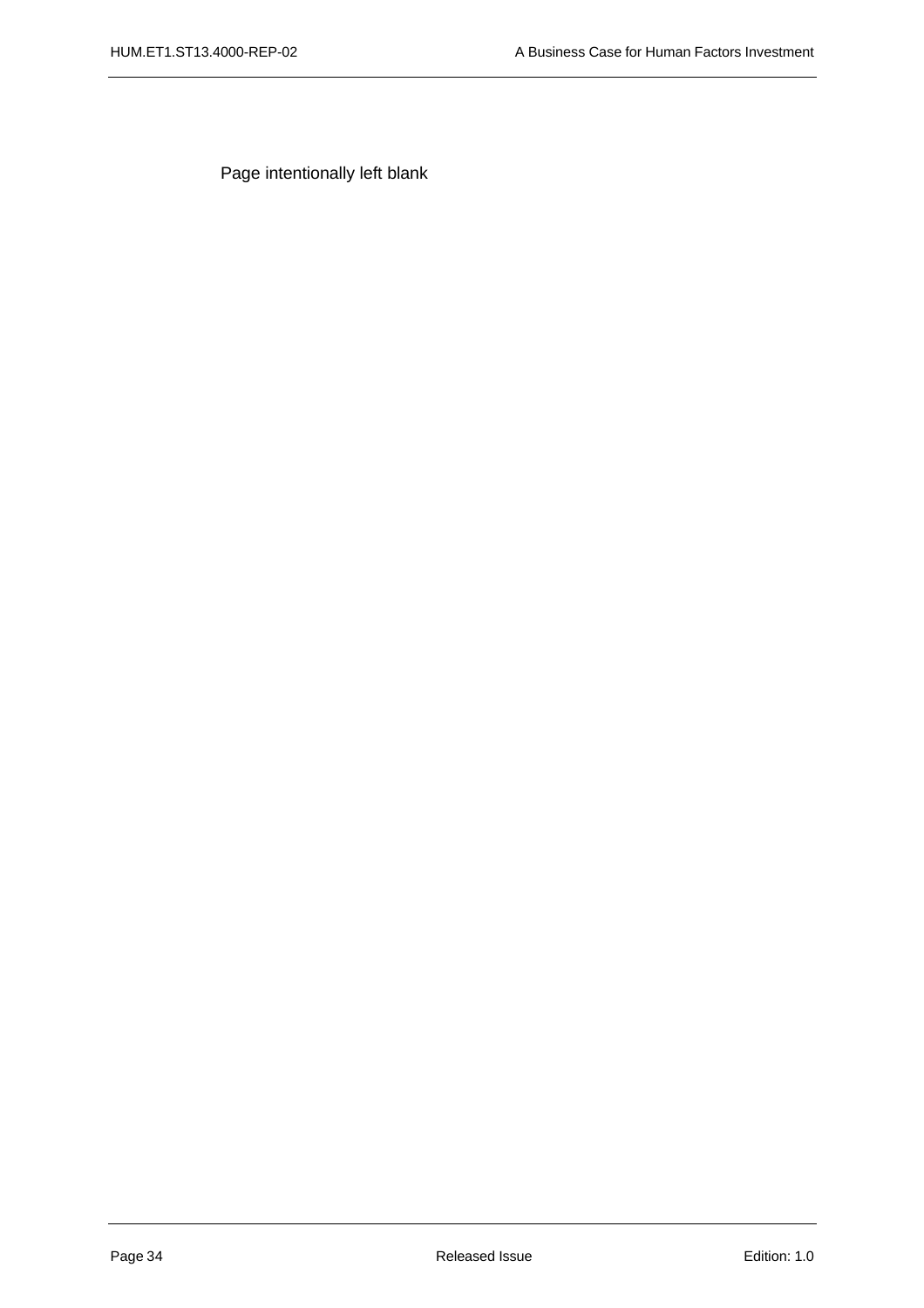# **ABBREVIATIONS AND ACRONYMS**

For the purposes of this document, the following abbreviations and acronyms shall apply:

| <b>ATC</b>       | <b>Air Traffic Control</b>                                                             |  |  |  |
|------------------|----------------------------------------------------------------------------------------|--|--|--|
| <b>ATCO</b>      | Air Traffic Control Officer/Air Traffic COntroller (UK/US)                             |  |  |  |
| <b>ATM</b>       | Air Traffic Management                                                                 |  |  |  |
| <b>ATS</b>       | <b>Air Traffic Services</b>                                                            |  |  |  |
| <b>CBA</b>       | <b>Cost-Benefit Analysis</b>                                                           |  |  |  |
| DED <sub>5</sub> | Human Resources Bureau (now DIS/HUM or HUM<br>Unit)                                    |  |  |  |
| <b>DEL</b>       | <b>DELiverable</b>                                                                     |  |  |  |
| <b>DIS/HUM</b>   | ATM Human Resources Unit (also known as HUM Unit<br>- formerly DED5)                   |  |  |  |
| <b>DRUM</b>      | Diagnostic Recorder for Usability Measurement                                          |  |  |  |
| <b>EATCHIP</b>   | European Air Traffic Control Harmonisation<br>and<br>Integration Programme (now EATMP) |  |  |  |
| <b>EATMP</b>     | Air Traffic<br>European<br>Management Programme<br>(formerly EATCHIP)                  |  |  |  |
| <b>EDA</b>       | ElectroDermal Activity measurement                                                     |  |  |  |
| EEC              | <b>EUROCONTROL Experimental Centre</b>                                                 |  |  |  |
| <b>EMG</b>       | ElectroMyoGram                                                                         |  |  |  |
| <b>EOG</b>       | ElectroOculoGram                                                                       |  |  |  |
| EТ               | <b>Executive Task</b>                                                                  |  |  |  |
| <b>EWP</b>       | <b>EATCHIP/EATMP Work Programme</b>                                                    |  |  |  |
| <b>FAA</b>       | <b>Federal Aviation Administration</b>                                                 |  |  |  |
| <b>GOMS</b>      | Goals, Operators, Methods, Selection rules and<br>method                               |  |  |  |
| HMI              | Human-Machine Interface                                                                |  |  |  |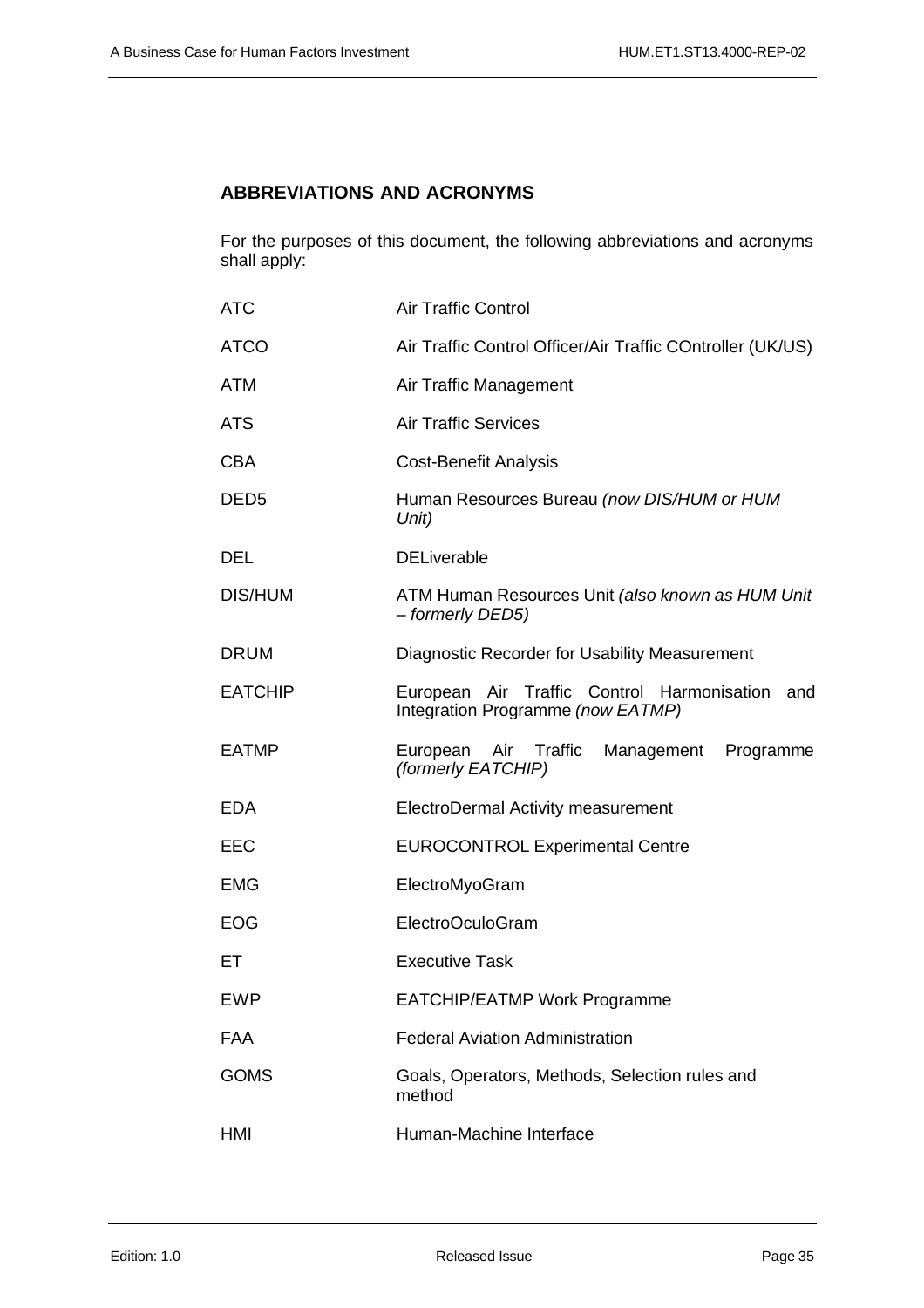| HUM              | Human Resources (Domain)                                              |
|------------------|-----------------------------------------------------------------------|
| <b>HUM Unit</b>  | ATM Human Resources Unit (also known as DIS/HUM<br>- formerly DED5)   |
| HRT              | Human Resources Team                                                  |
| <b>ICAO</b>      | <b>International Civil Aviation Organization</b>                      |
| MCH              | Modified Cooper-Harper rating scale for system<br>workload assessment |
| <b>NASA RTLX</b> | NASA Raw Task Load indeX                                              |
| <b>NASA TLX</b>  | NASA Task Load indeX                                                  |
| QUIS             | Questionnaire for User Interface Satisfaction                         |
| REP              | Report                                                                |
| SANe             | <b>Skill Acquisition Network</b>                                      |
| <b>SDOE</b>      | Senior Director(ate) Operations and EATCHIP (now<br>SDE)              |
| <b>SDE</b>       | Senior Director(ate) EATMP (formerly SDOE)                            |
| SHEL             | Software, Hardware, Environment, Liveware                             |
| <b>SMEQ</b>      | Subjective Mental Effort Questionnaire                                |
| ST               | <b>Specialist Task</b>                                                |
| <b>SUMI</b>      | Software Usability Measurement Inventory                              |
| <b>SWAT</b>      | Subjective Workload Assessment technique                              |
| SWORD            | Subjective WORrkload Dominance technique                              |
| <b>TAFEI</b>     | Task Analysis For Error Identification                                |
| TRM              | <b>Team Resource Management</b>                                       |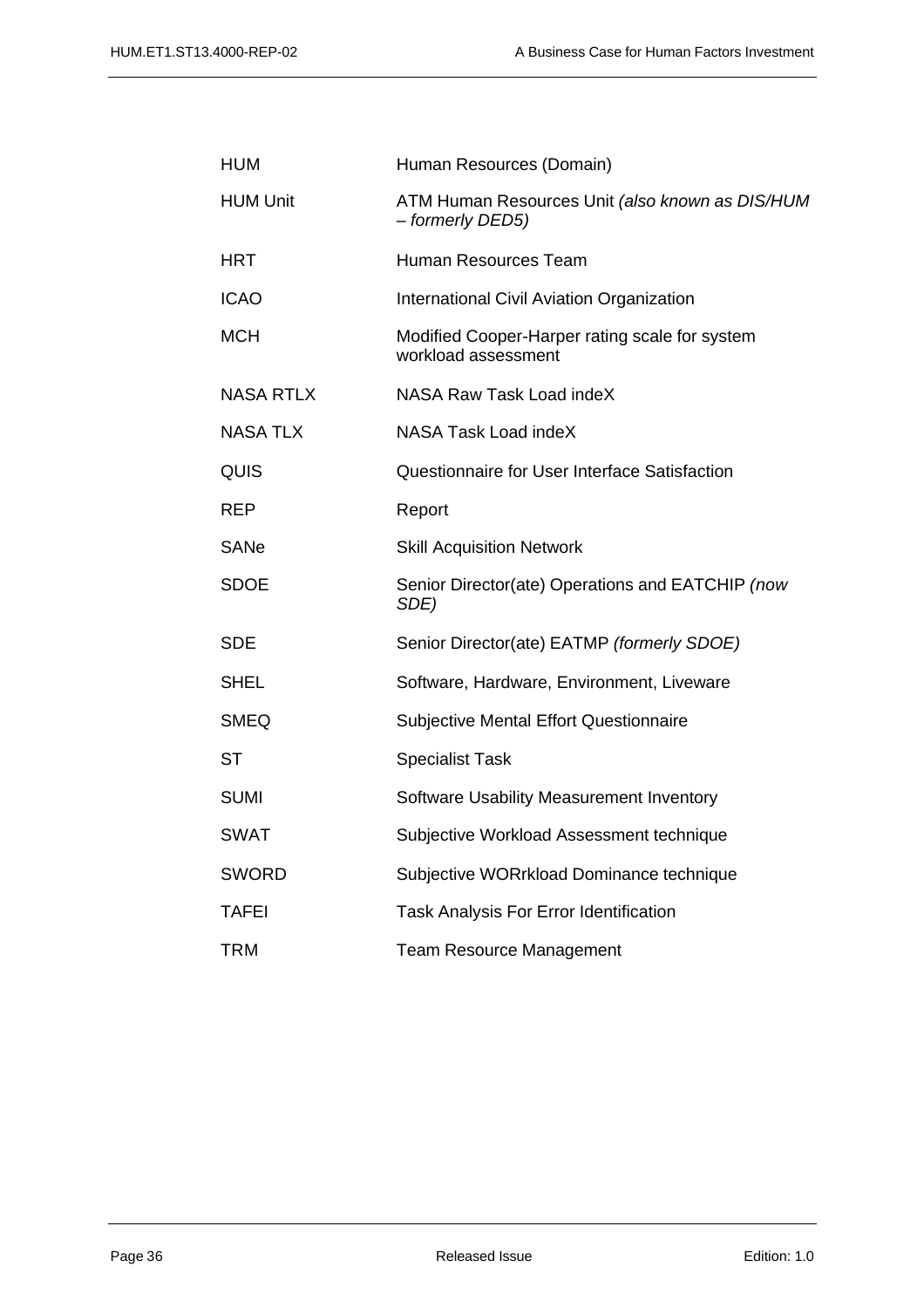#### **CONTRIBUTORS**

#### **COMMENTS**

Members of the HRT Human Factors Sub-Group (HFSG)

Mr Bert RUITENBERG IFATCA

Mr Manfred BARBARINO EUROCONTROL DIS/HUM

Mrs Veronica HUGHES EUROCONTROL Experimental Centre (EEC)

Mrs Dominique VAN DAMME EUROCONTROL DIS/HUM

#### **DOCUMENT CONFIGURATION MANAGEMENT (DCM) ASSISTANCE**

Ms. Carine HELLINCKX EUROCONTROL DIS/HUM